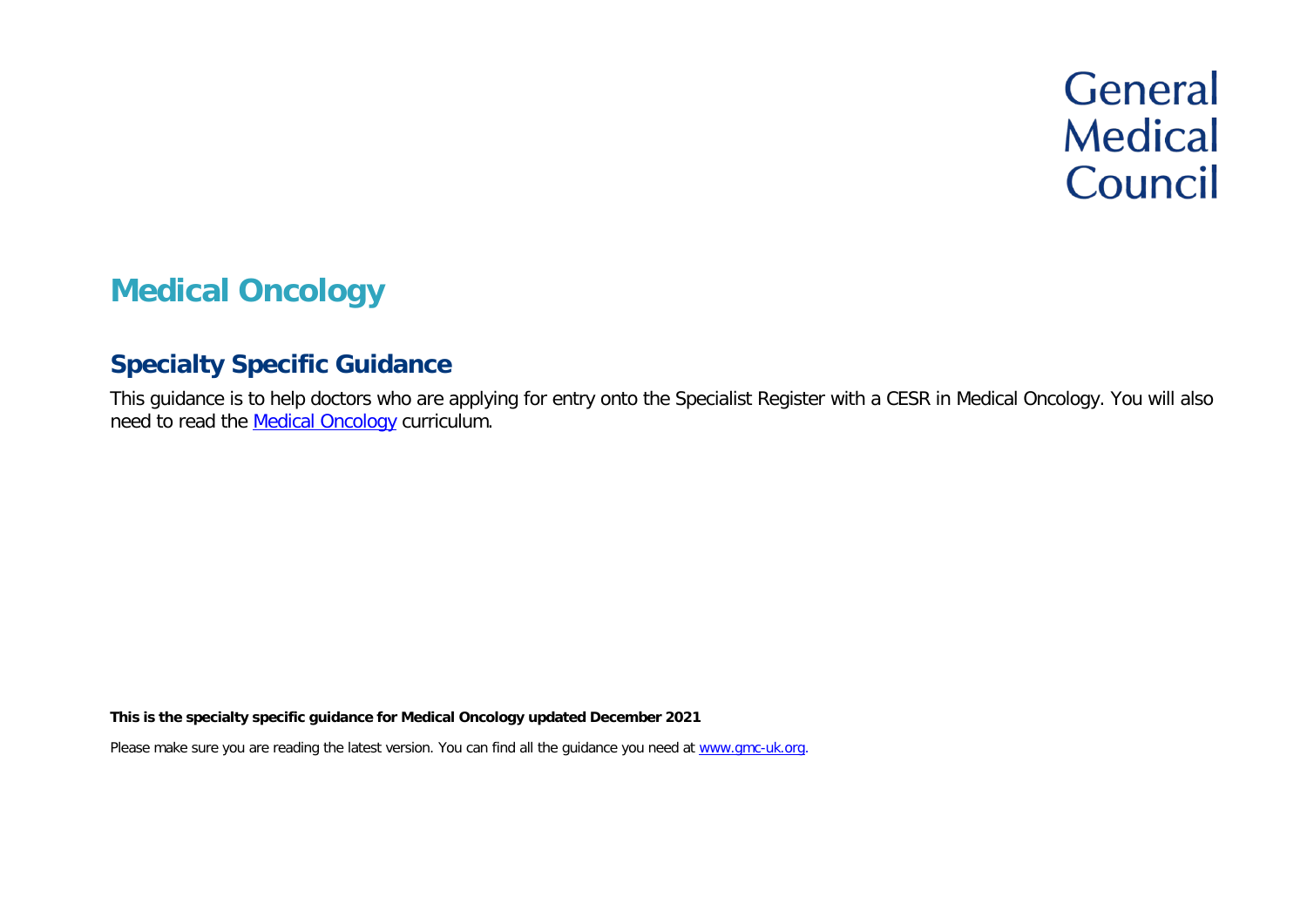# **Introduction**

This document is designed to provide helpful information and guidance to enable you to make an application for a Certificate of Eligibility for Specialist Registration (CESR) in Medical Oncology. This is not a standalone document and should be read in conjunction with the CCT curriculum in Medical Oncology – please also see the specialty page for [Medical Oncology](https://www.jrcptb.org.uk/specialties/medical-oncology) on the Joint Royal Colleges of Physicians Training Board (JRCPTB) website for more details. You can [contact us](http://www.gmc-uk.org/about/contacts.asp) and ask for advice before you apply.

#### **What is the indicative period of training for a Certificate of Completion of Training (CCT) in Medical Oncology?**

The indicative period of training for a CCT in Medical Oncology is six years and it is unlikely that you would achieve all the learning outcomes required for a CCT in a shorter period of time.

The structure of the training programme (in indicative timescales) is as follows:

- Two years of Internal Medicine (stage 1) or three years of Acute Care Common Stem Internal Medicine (ACCS IM) including MRCP (UK)
- **Four years of Medical Oncology specialty training (including the Medical Oncology SCE)**

Applicants need to demonstrate that they have achieved the learning outcomes required for all stages of the curriculum.

**This is the specialty specific guidance for Medical Oncology updated December 2021**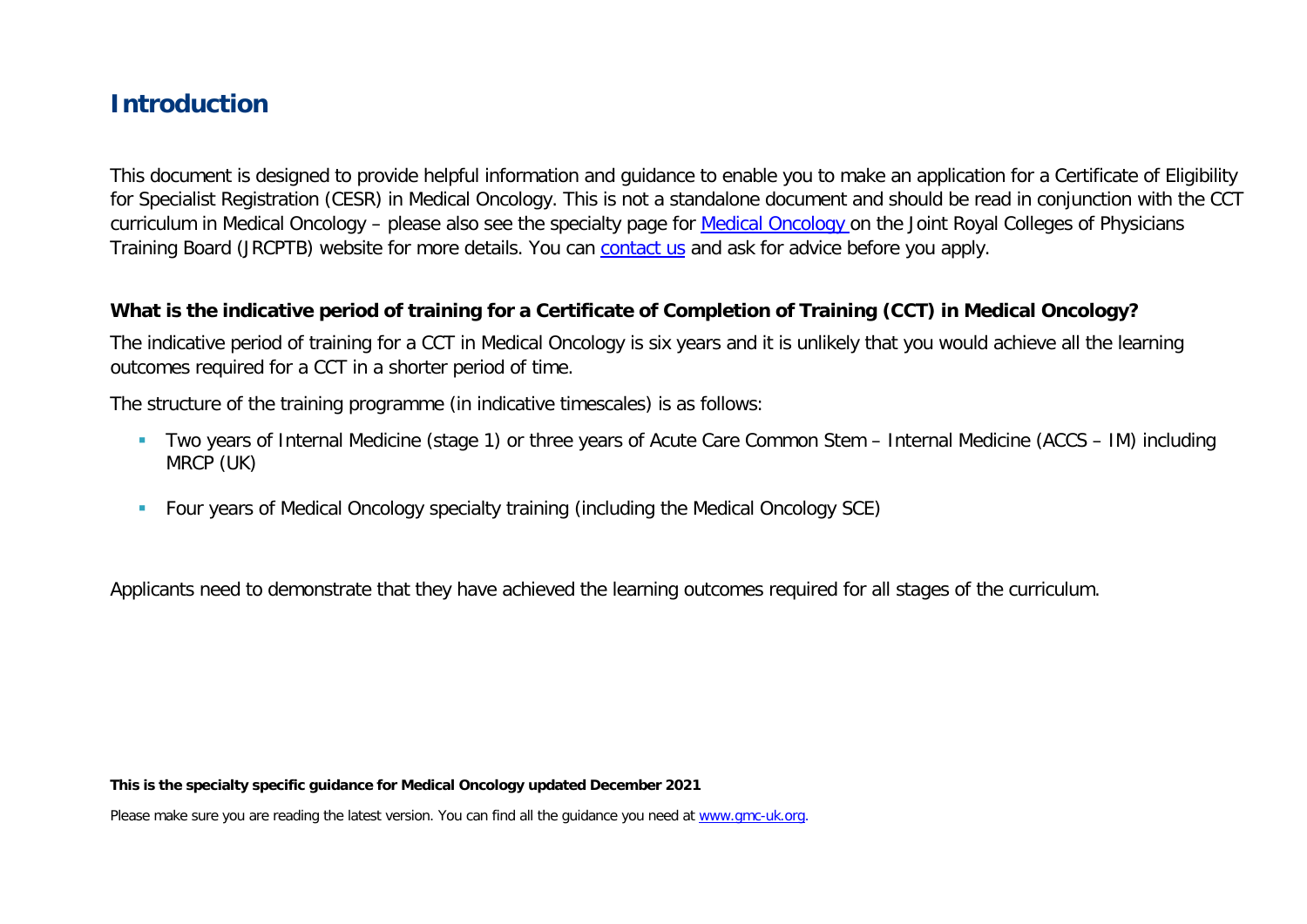# **Curriculum Framework**

The Medical Oncology curriculum is structured into 18 high-level learning outcomes, known as Capabilities in Practice (CiPs). The CiPs are split into generic, oncology and specialty specific capabilities, as outlined below. Acquiring a CESR depends upon you demonstrating that you are working at the level of a UK consultant and are able to perform safely and independently for each CiP (described in the curriculum as Level 4 – entrusted to act unsupervised).

The first six CiPs are generic and shared across all physician specialties, covering the universal requirements of [Good Medical Practice](https://www.gmc-uk.org/-/media/documents/good-medical-practice---english-20200128_pdf-51527435.pdf?la=en&hash=DA1263358CCA88F298785FE2BD7610EB4EE9A530) and the [Generic Professional Capabilities \(GPC\) framework.](https://www.gmc-uk.org/-/media/documents/generic-professional-capabilities-framework--0817_pdf-70417127.pdf)

The remaining 12 CiPs describe the clinical tasks or activities which are essential to the practice of Medical Oncology. The CiPs have been mapped to the GPC domains to reflect the professional generic capabilities required to undertake the clinical tasks.

The range of experience needed to achieve the CiPs is outlined in the curriculum – this covers different settings, contexts, clinical problems, conditions and stages of a person's life and illness.

#### **Generic CiPs**

- 1. Able to function successfully within NHS organisational and management systems
- 2. Able to deal with ethical and legal issues related to clinical practice
- 3. Communicates effectively and is able to share decision making, while maintaining appropriate situational awareness, professional behaviour and professional judgement
- 4. Is focussed on patient safety and delivers effective quality improvement in patient care
- 5. Carries out research and manages data appropriately
- 6. Acts as a clinical teacher and clinical supervisor

**This is the specialty specific guidance for Medical Oncology updated December 2021**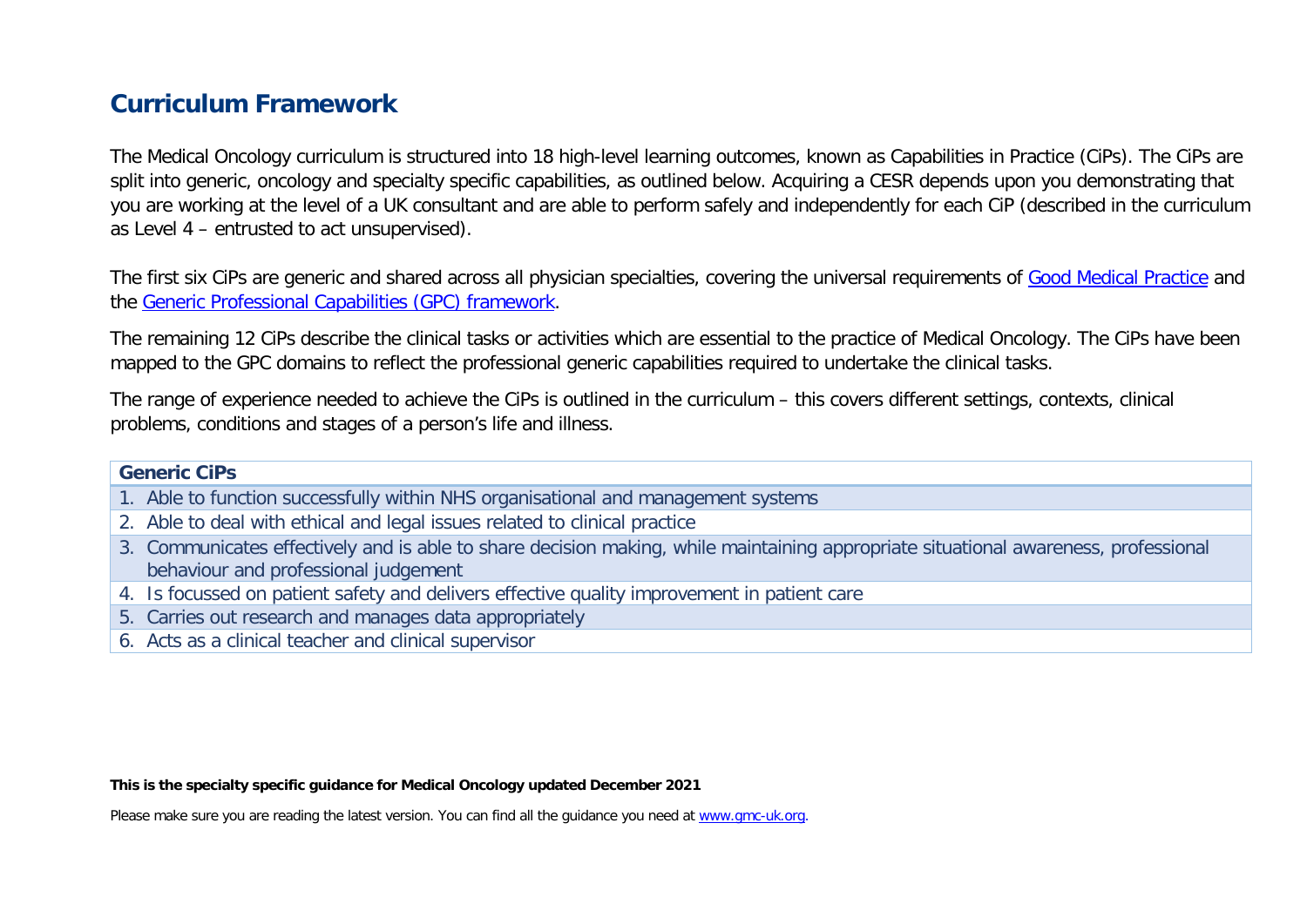#### **Oncology CiPs**

1. Applying knowledge and understanding of scientific principles that underpin malignancy for the provision of high quality and safe patient-centred care

2. Delivering the acute oncology take, manage oncological emergencies, provide advice to the other healthcare professionals as part of an Acute Oncology Service (AOS) and manage the AOS team and the palliative care/ end-of-life needs of those with advanced cancer

3. Providing continuity of care to oncology in-patients to include the effective management of disease and treatment-related complications, medical conditions, the acutely deteriorating patient

4. Working effectively within, and contribute expert opinion to the tumour-site specific multi-disciplinary team meeting (MDT) to inform evidence-based management plans individualised to the needs of each patient, leading discussions where appropriate

5. Assessing patients at all stages of the cancer pathway, from diagnosis to end of life care, considering the holistic needs of individuals and the additional needs of vulnerable groups to formulate patient-centred management plans

6. Safely and effectively delivering, and managing patients receiving, standard systemic anticancer therapy (SACT) in the curative, neoadjuvant, adjuvant and palliative settings

7. Acting as an advocate for health promotion and high-quality cancer survivorship, advise on cancer prevention, management of longterm treatment-related sequelae and patient self-management strategies

#### **Medical Oncology CiPs**

1. Safely and effectively deliver, and manage patients receiving, intensive complex systemic anti-cancer therapies

- 2. Developing guidelines and protocols to safely implement new and emerging diagnostic and systemic anticancer therapeutic approaches
- 3. Managing the training and supervision of non-medical prescribers of systemic anticancer therapies
- 4. Integrating biomarkers and genomic information to refine diagnosis and develop personalised treatment plans for cancer patients
- 5. Implement clinical trials of systemic anticancer treatments at investigator level for all phases, with the skills to lead late phase (Phase III) trials as Principal Investigator

**This is the specialty specific guidance for Medical Oncology updated December 2021**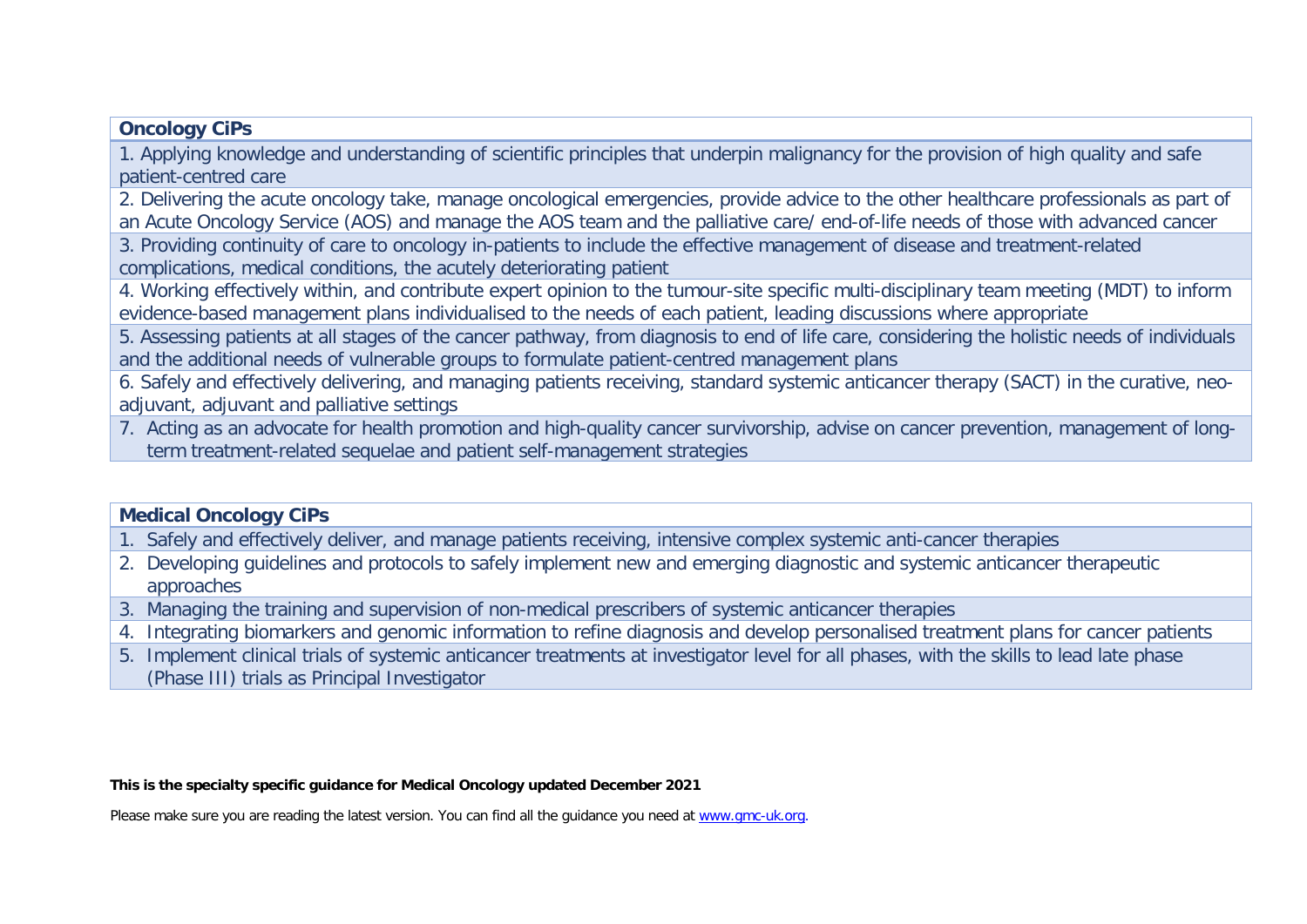# **Submitting your evidence**

Please keep the following in mind when gathering your evidence:

- The evaluators want to see quality, relevant evidence to demonstrate the required CiPs. It is more important to carefully select your evidence and present it in an organised way, than provide large volumes of minimally relevant evidence
- **Triangulated evidence will make a stronger application**
- Evidence of your recent practice (i.e. less than 5 years old) will be given more weight, as it reflects current capabilities
- **Your evidence must be legible**

All your evidence, other than qualifications you are getting authenticated, **must** be accompanied by a proforma signed by the person who is attesting to the validity and accuracy of your evidence (your verifier). It's very important that you read an explanation of how to do this in our [important notice about evidence.](http://www.gmc-uk.org/doctors/evidence_notice.asp)

You will also need to submit translations of any documents that are not in English. Please ensure the translations you submit meet our [translation requirements.](http://www.gmc-uk.org/doctors/translations.asp)

Your evidence **must** be accurate and may be verified at source should we have any queries or justifiable doubts about the accuracy of your evidence. All evidence submitted will be cross checked against the rest of your application and documents.

#### **Anonymising your evidence**

It is important that you anonymise your evidence before you submit it to us. You **must** remove:

- **All patient identifying details**
- **Details of patients' relatives**
- Details of colleagues that you have assessed, written a reference for, or who have been involved in a complaint you have submitted

This includes:

#### **This is the specialty specific guidance for Medical Oncology updated December 2021**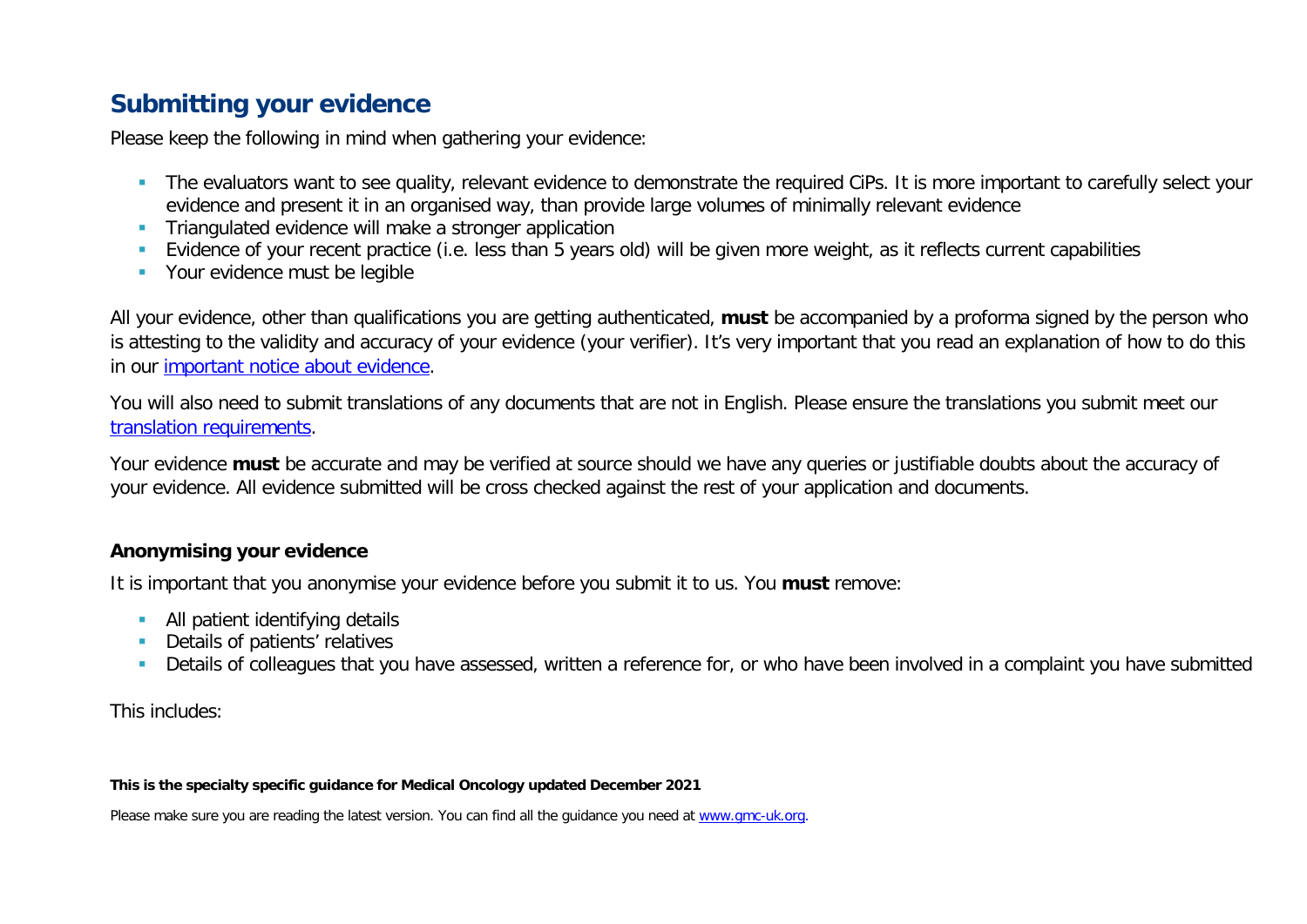- **Names (first and last)**
- **Addresses**
- **Contact details such as phone numbers or email addresses**
- **NHS numbers**
- **•** Other individual patient numbers
- **GMC** numbers

The following details **do not** need to be anonymised:

- **Gender**
- Date of birth

It is your responsibility to make sure that your evidence has been anonymised. Evidence which has not been anonymised will be returned to you. More information can be found on our [website.](https://www.gmc-uk.org/registration-and-licensing/join-the-register/registration-applications/cesr-cegpr-application-process/anonymisation)

#### **How much evidence to submit**

**As a general guide, most applications are expected to include around 100 electronically uploaded documents. You must ensure that you follow our guidance on how to present and group your evidence in the online application** 

The total number of documents and assessments presented is less important than the quality of the documents, and the breadth of cases covered. This allows the evaluators to form reliable judgements of performance and capabilities.

This guidance on documents to supply is not exhaustive and you may have alternative evidence. You do not necessarily have to supply every type of evidence listed, but you must submit sufficient evidence to address each of the required learning outcomes and the associated capabilities. We recognise that you may not have all the evidence that is required but it will help us process your application

**This is the specialty specific guidance for Medical Oncology updated December 2021**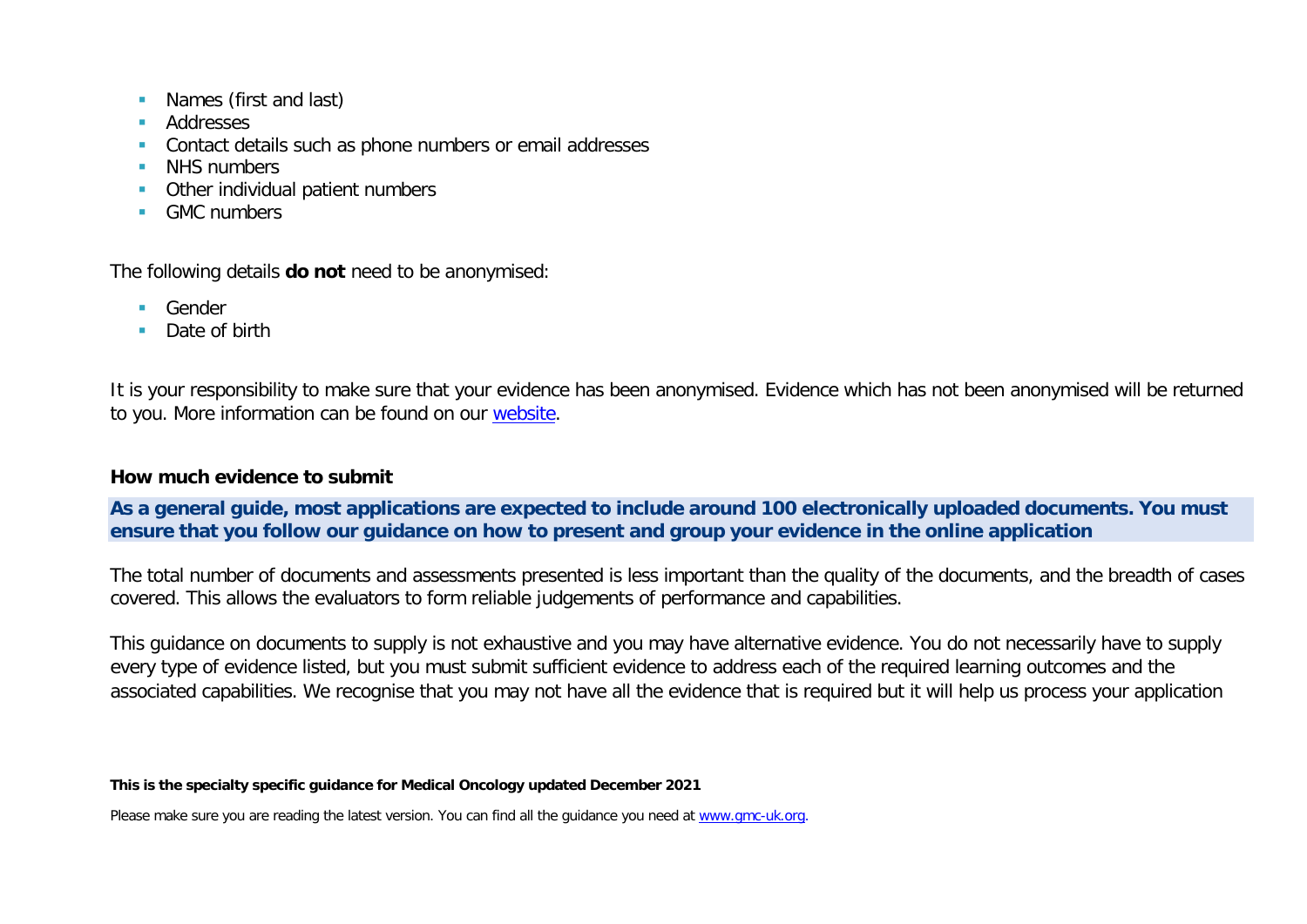more quickly if you ensure that you only submit evidence that is directly relevant. Triangulation of evidence will strengthen an application, and we recommend that you delay submitting an application until you have achieved this.

Your evidence **must** cover the knowledge, skills and experience to demonstrate the required CiPs in all areas of the curriculum. You should focus on providing **good quality** evidence, rather than quantity. You are advised to review the curriculum and ARCP decision aid to see what is expected from doctors in training in Haematology in the UK.

You should bear in mind the following points:

- **Evidence should show that you are able to assess and offer a first opinion in any setting and for any age**
- Don't duplicate evidence that is relevant to more than one CiP you should include one copy and list it under each relevant CiP (cross referencing)
- Evidence should only be cross referenced where it adds significant support to a CiP
- **Evidence should be provided from a variety of clinical settings.**

**Our [guidance](https://www.gmc-uk.org/-/media/documents/sat---cesr-cegpr-online-application---user-guide---dc11550_pdf-76194730.pdf) on compiling your evidence will help you to decide what is relevant and what is not. We recommend that you read it carefully.**

#### **Organising your evidence**

Your evidence will need to be organised to reflect the structure of the online application. You need to gather your evidence by CiP and then attach this under the relevant section in your online application.

Please refer to our user quide for information on grouping and uploading your evidence.

Your evidence must be mapped to the curriculum by providing primary evidence for knowledge, skills and qualifications to demonstrate the required CiPs for all areas of the CCT curriculum in Haematology. If evidence is missing from any area of the curriculum, your application may be unsuccessful.

**This is the specialty specific guidance for Medical Oncology updated December 2021**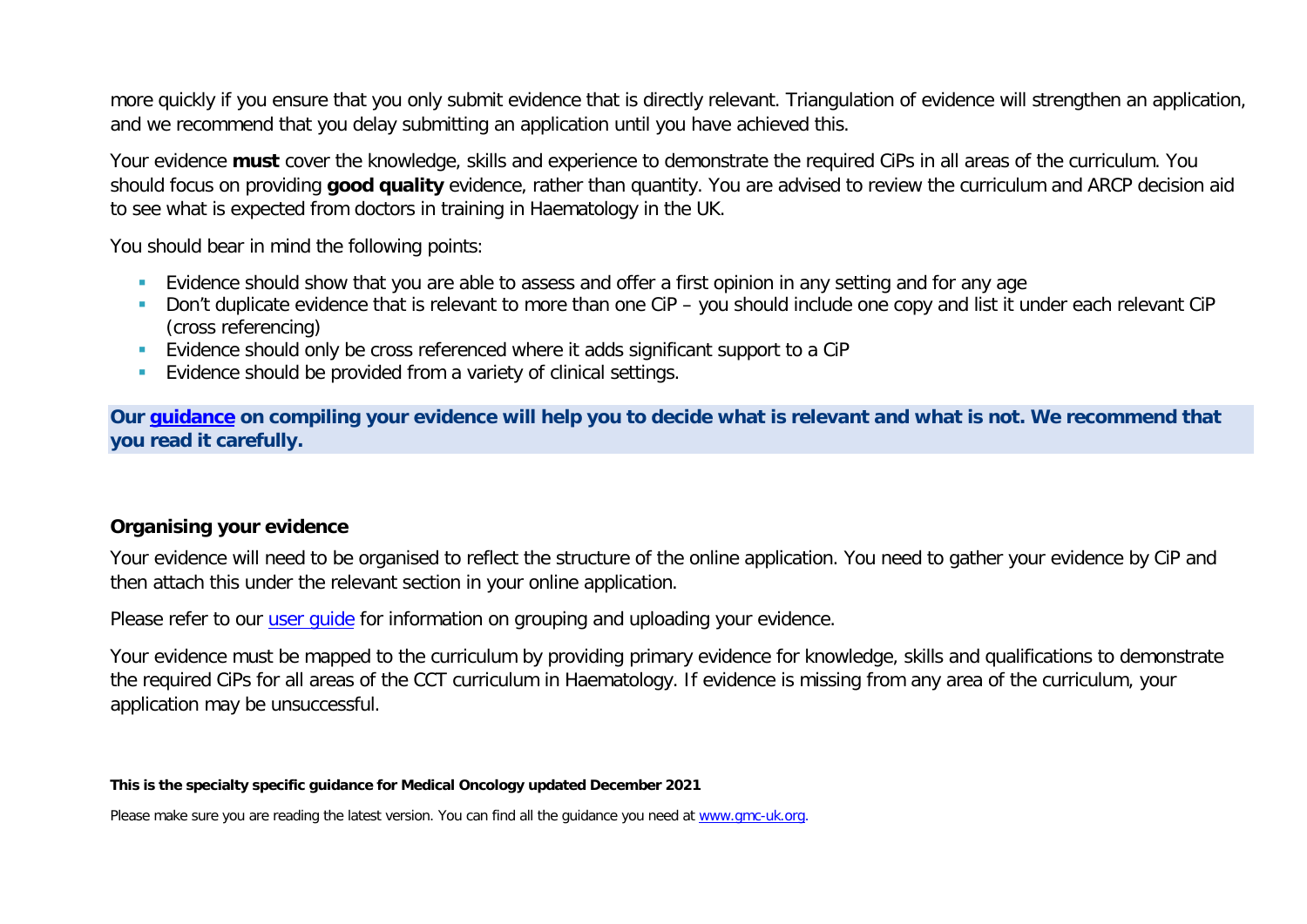You will not be able to compensate for shortfalls in your evidence of training and experience in a particular area, by providing extra evidence in other areas.

**This is the specialty specific guidance for Medical Oncology updated December 2021**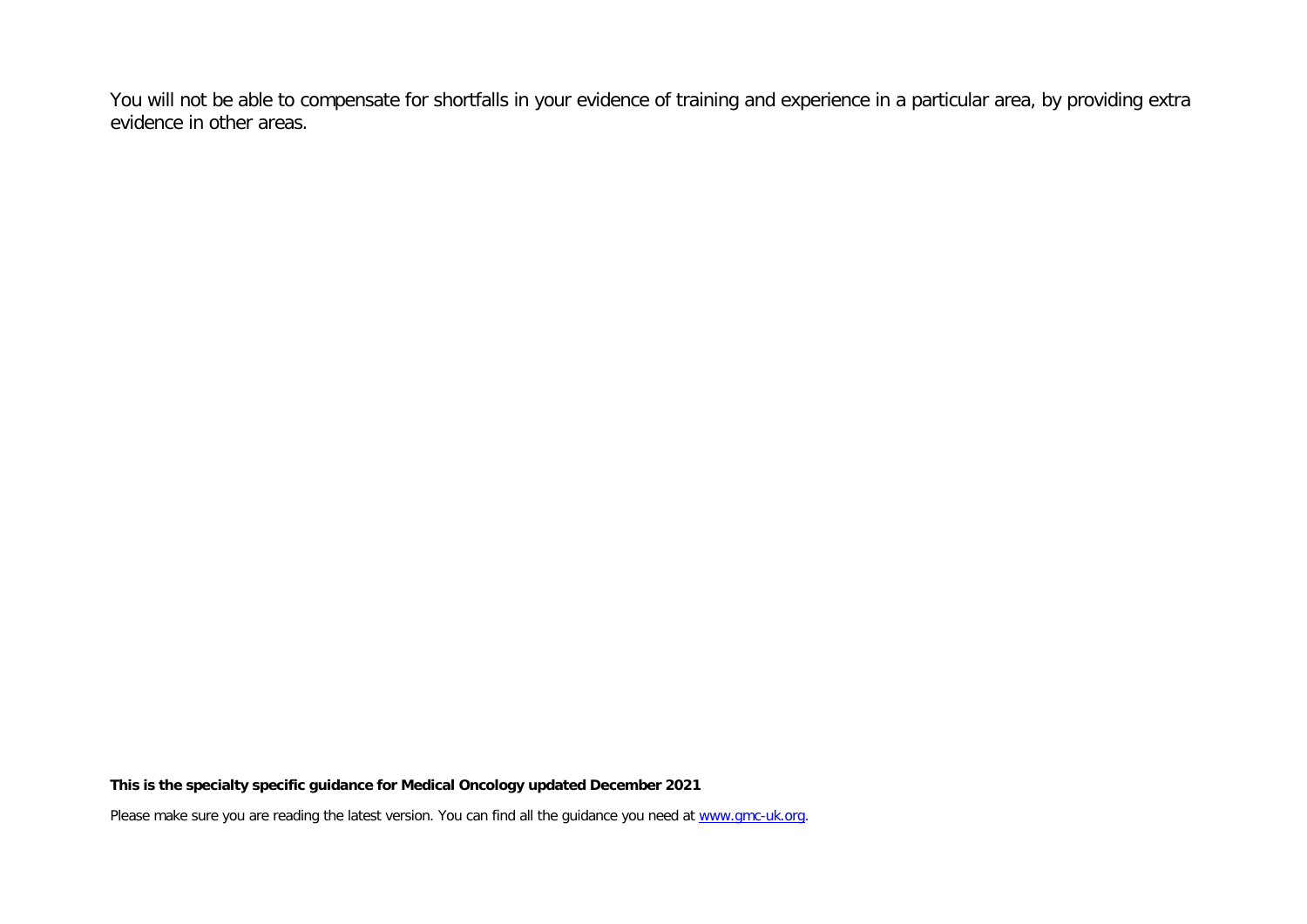# **Tips for a successful application**

In our experience, CESR applications fail because they provide inadequate or poor evidence of current capability covering the entire curriculum. Below are some tips for you to consider when making an application:

- Before submitting an application, you should review the current CCT curriculum in conjunction with this document. A strong CESR application will provide evidence to demonstrate that knowledge, skills and experience are equivalent in both the breadth and level of capability, to that set out in the curriculum
- **Provide evidence of your current capability** in all areas of the curriculum. This includes the maintenance of CiPs and key skills over the last five years – all evidence should be clearly linked to the CiPs
- Ensure you have evidence demonstrating core medical knowledge and application of this knowledge in practice to the level of two years of Internal Medicine stage 1 training. To demonstrate core internal medical capabilities, applicants need to provide MRCP (UK) or equivalent and evidence showing the application of core skills including outpatient capability. This evidence could include supervised learning events (SLEs) and workplace based assessments (WPBAs) including multisource feedback (MSF). Evidence for alternative core medical knowledge and training can be provided – e.g. MRCPCH.
- **Present your evidence in a clear, logical manner. You should refer to our user quide for advice on how to group, title and upload in Present Vour evidence in a clear, logical manner. You should refer to our user quide for** your evidence
- Ensure your referees can provide detailed support for your key skills across all (or most) areas of the curriculum and understand the requirements for specialist training and registration in Haematology in the UK
- **Provide evidence of managing a broad range of patients, as seen daily by Medical Oncology doctors in the UK**

**This is the specialty specific guidance for Medical Oncology updated December 2021**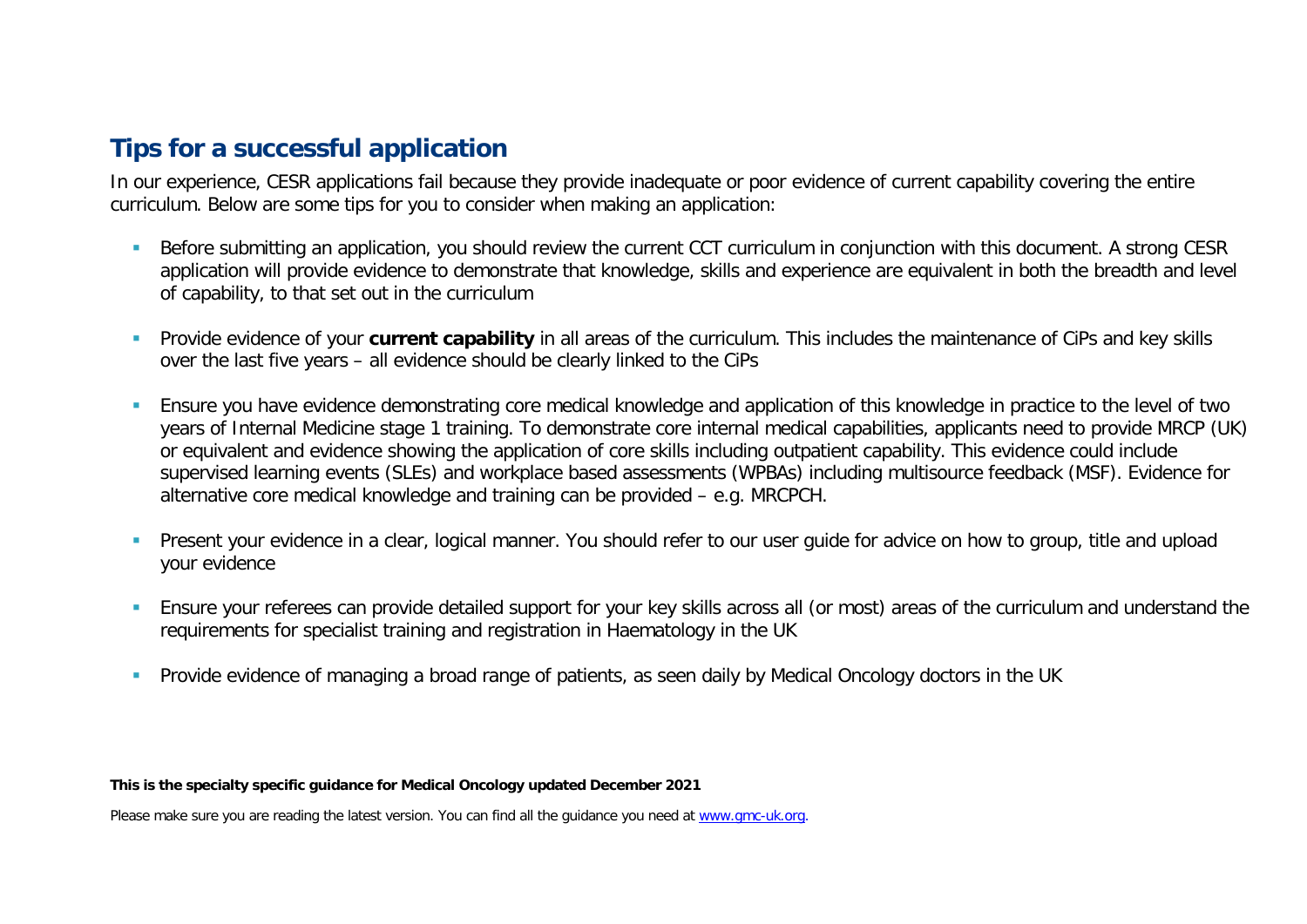- **Provide evidence of your clinical capability across the range of experience, ages and settings**
- Ensure your evidence demonstrates you are entrusted to act at consultant level across all of the specialty CiPs
- **Provide evidence of your clinical capability across the range of experience, ages and settings**
- **Ensure your evidence demonstrates you are entrusted to act at consultant level across all of the specialty CiPs**

**We strongly recommend that you closely match your experiences against the current curriculum and provide evidence of equivalence across all areas.** 

**This is the specialty specific guidance for Medical Oncology updated December 2021**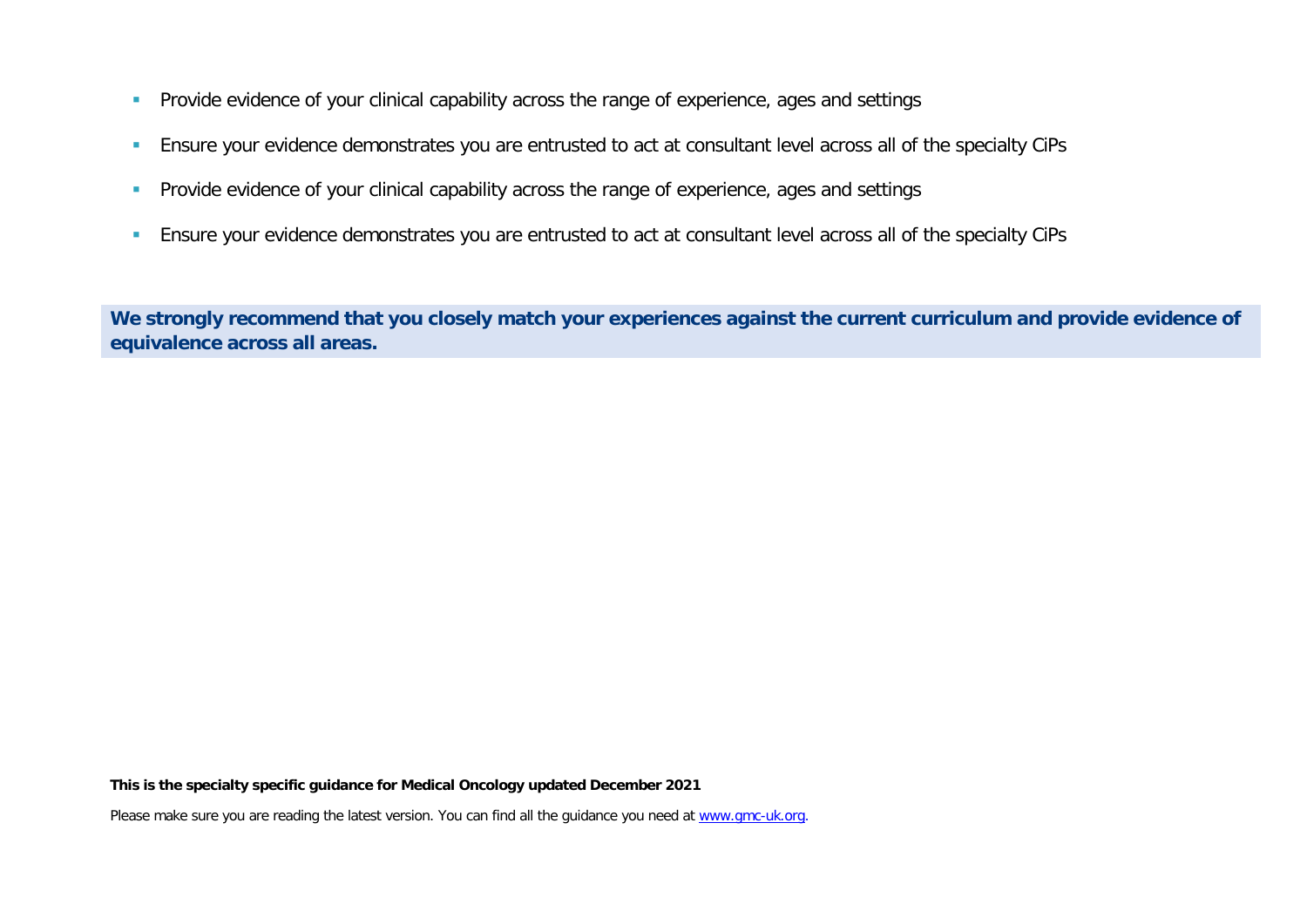# **How your evidence can be used to demonstrate key capabilities in different CiPs**

You will notice that some of the suggested evidence is listed more than once. This is because these documents are relevant to more than one CiP. For example, MSF can be used to demonstrate competence in most CiPs – therefore, you can use the same MSF to demonstrate the required capability across several CiPs

If you have a document that is relevant to more than one CiP, do not include multiple copies of it. Instead, provide one copy and list it in your application under each relevant CiP, stating that the document is located elsewhere, and you would like to cross reference it.

Below is a list of evidence that are relevant to most CiPs – it is by no means exhaustive, and you are encouraged to submit a variety of evidence.

**A description of the assessments below, together with template forms, can be found on the [JRCPTB website](https://www.jrcptb.org.uk/assessment/workplace-based-assessment)**

| Evidence /<br>requirement                                                                  | <b>About</b>                                                                                                                                                                                                       | <b>Minimum</b><br>expectation over<br>five years |
|--------------------------------------------------------------------------------------------|--------------------------------------------------------------------------------------------------------------------------------------------------------------------------------------------------------------------|--------------------------------------------------|
| <b>Supervised Learning Events (SLEs)</b>                                                   |                                                                                                                                                                                                                    |                                                  |
| Case-based<br>discussion and/<br>or mini-clinical<br>evaluation<br>exercise (mini-<br>CEX) | These should have been undertaken with a consultant.<br>CbDs and Mini-CEXs should cover different aspects of Medical Oncology - differing in<br>disease, main impairments, disability, context or the main problem | 20                                               |

**This is the specialty specific guidance for Medical Oncology updated December 2021**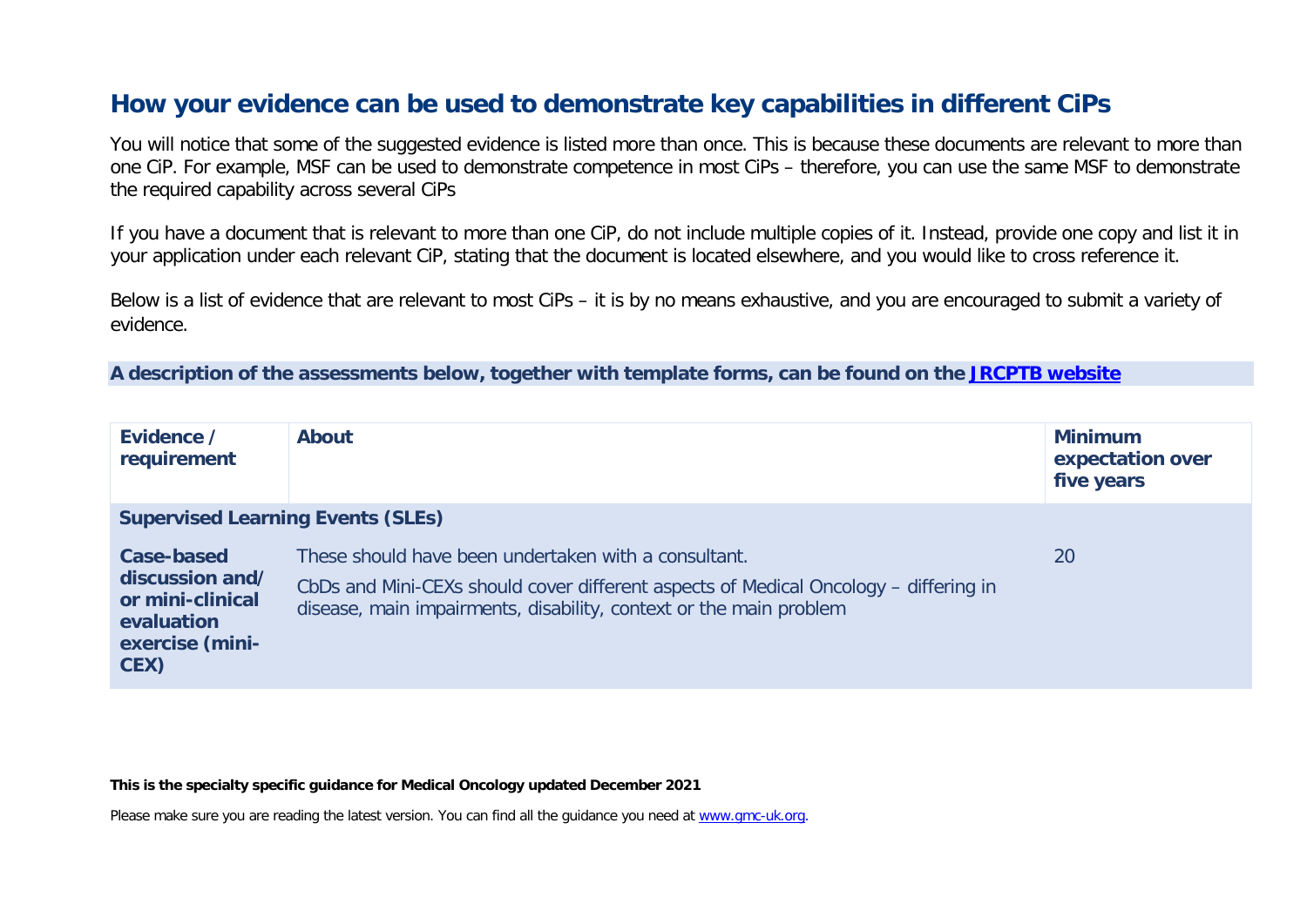| ACAT must include a minimum of five cases. ACATs should be used to demonstrate<br><b>Acute Care</b><br>global assessment of performance on take or presenting new patients on ward rounds<br><b>Assessment Tool</b><br>(including community and care homes), encompassing both individual cases and overall<br>(ACAT)<br>performance (e.g. prioritisation, working with the team). It is not for comment on the<br>management of individual cases. |                                                                                                                                                     |                                  |  |
|----------------------------------------------------------------------------------------------------------------------------------------------------------------------------------------------------------------------------------------------------------------------------------------------------------------------------------------------------------------------------------------------------------------------------------------------------|-----------------------------------------------------------------------------------------------------------------------------------------------------|----------------------------------|--|
|                                                                                                                                                                                                                                                                                                                                                                                                                                                    | <b>Workplace Based Assessments (WPBAs)</b>                                                                                                          |                                  |  |
| <b>Direct</b>                                                                                                                                                                                                                                                                                                                                                                                                                                      | Evidence of practice of procedures acquired in the last five years.                                                                                 | 8                                |  |
| <b>Observation of</b><br><b>Procedural Skills</b><br>(DOPS)                                                                                                                                                                                                                                                                                                                                                                                        | Additional evidence of other procedure relevant to Medical Oncology may be provided to<br>demonstrate the achievement of independent safe practice. |                                  |  |
| <b>Quality</b><br><b>Improvement</b><br><b>Project</b><br><b>Assessment Tool</b><br>(QIPAT)                                                                                                                                                                                                                                                                                                                                                        | Can be used to demonstrate active involvement in service audit or development projects.                                                             | 1 completed in last 12<br>months |  |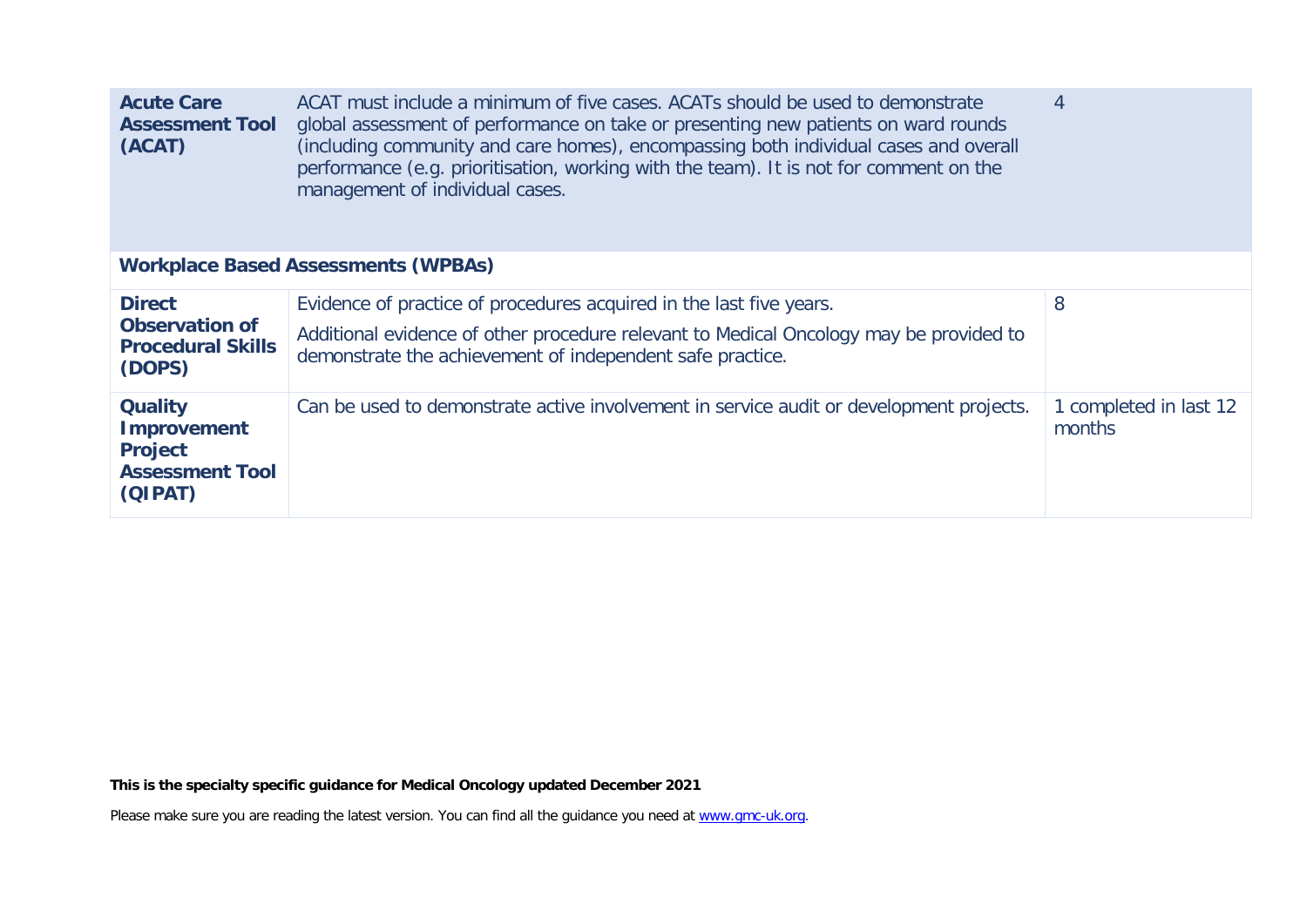| <b>Patient Survey</b><br>(PS)                 | Formal patient feedback is strong evidence as it's an anonymous feedback exercise. It<br>should include approximately 15 patients. The JRCPTB has a template available on their<br>website, as does the GMC. A reflective entry reflecting on the survey must be made.<br>Alternative evidence could include:<br>• Thank you letters/cards from patients<br>• Statements from referees<br>• Testimonial letters from colleagues<br>• Feedback from patients/colleagues | 1 completed in last 12<br>months     |
|-----------------------------------------------|------------------------------------------------------------------------------------------------------------------------------------------------------------------------------------------------------------------------------------------------------------------------------------------------------------------------------------------------------------------------------------------------------------------------------------------------------------------------|--------------------------------------|
| <b>Teaching</b><br>observation (TO)           | At least one should be completed by a consultant in Medical Oncology.                                                                                                                                                                                                                                                                                                                                                                                                  | 2 completed in the last<br>12 months |
| <b>Multi Source</b><br><b>Feedback (MSF)</b>  | MSF is a strong piece of evidence as it is an anonymous feedback exercise.<br>Minimum of one in the year before the application has been submitted – any available<br>from the last five years should also be submitted.<br>MSF should include approximately 15 colleagues, and not more than four should be<br>doctors.                                                                                                                                               | 1 completed in the last<br>12 months |
| <b>Supervisor reports</b>                     |                                                                                                                                                                                                                                                                                                                                                                                                                                                                        |                                      |
| <b>Multiple</b><br>consultant<br>report (MCR) | Each MCR is completed by a consultant supervisor.<br>Reports from trainers and supervisors are important evidence to affirm and support<br>capabilities and performance in both clinical and non-clinical activities.                                                                                                                                                                                                                                                  | 4 completed in the last<br>12 months |
| <b>Other evidence</b>                         |                                                                                                                                                                                                                                                                                                                                                                                                                                                                        |                                      |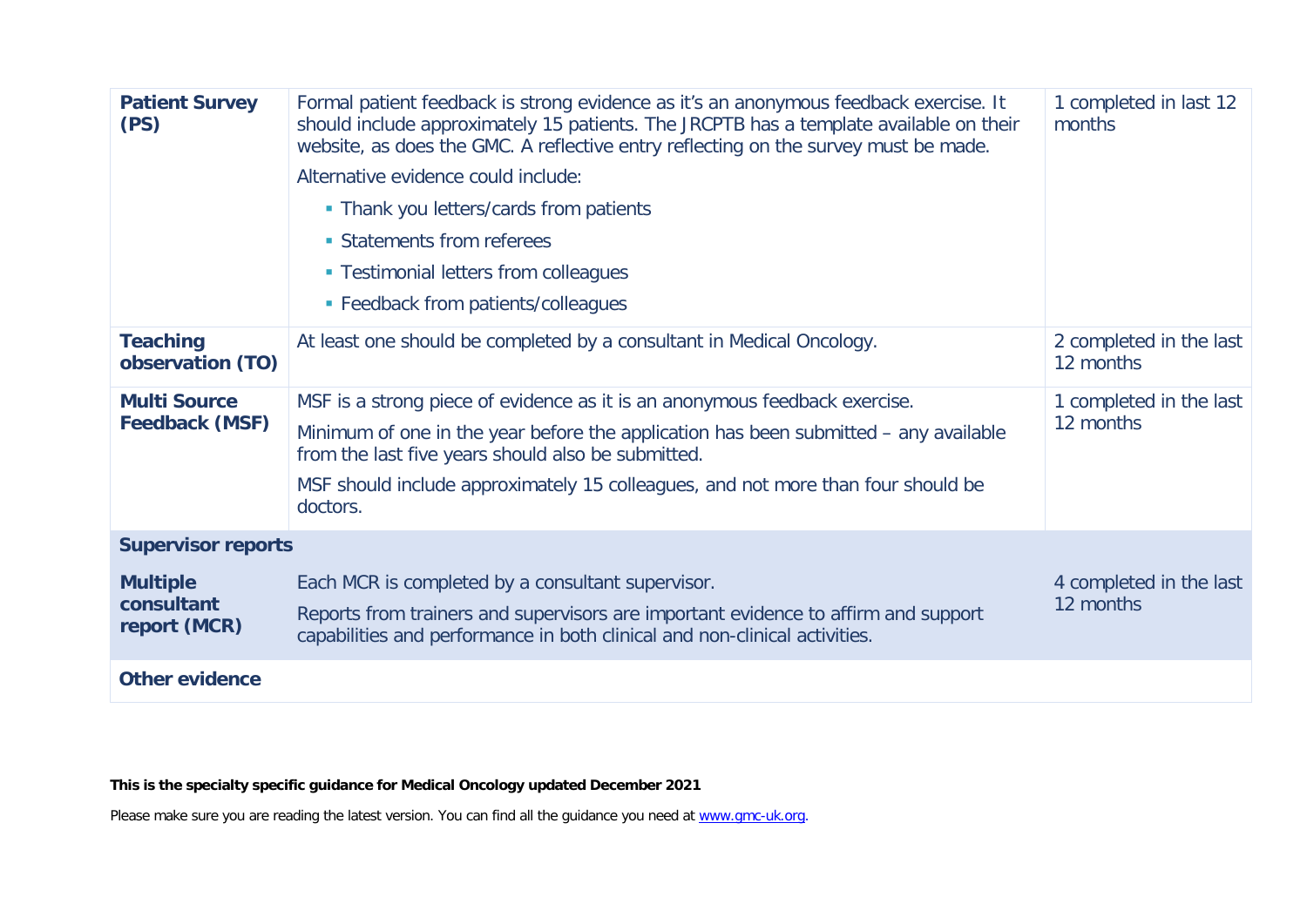| To be included in<br>the portfolio of<br>evidence | <b>Appraisal</b> is good evidence of engaging with systems, processes and mandatory<br>requirements and demonstrates performance (clinical and non-clinical)<br>• Reflective diaries/ evidence of self-reflection<br><b>- Logbooks</b> must cover the last five years and show the type of procedures you<br>performed and your role in the procedure | Annual<br>To demonstrate                                                                                |
|---------------------------------------------------|-------------------------------------------------------------------------------------------------------------------------------------------------------------------------------------------------------------------------------------------------------------------------------------------------------------------------------------------------------|---------------------------------------------------------------------------------------------------------|
|                                                   | <b>Training events</b> (courses, study days, meetings) over the last five years<br><b>Evidence of seeing patients</b> over the last five years covering a range of settings,<br>referral contexts, conditions, stages of illness, ages<br>• Academic activities<br>• Management activities<br>• Structured reports                                    | ongoing CPD<br>Formal management<br>course and evidence<br>of practical<br>involvement in<br>management |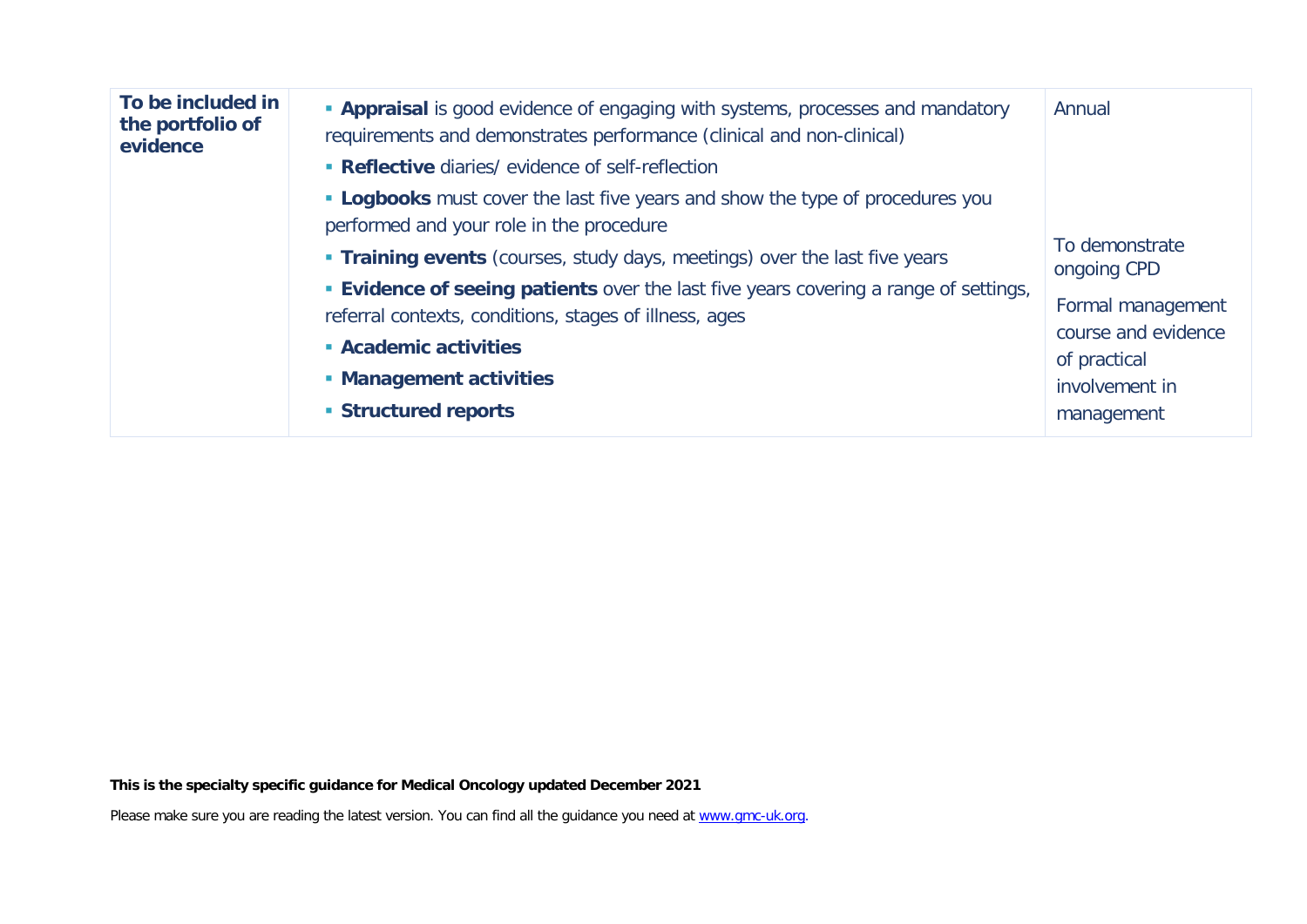| <b>Continuing</b><br><b>Professional</b><br><b>Development</b><br>(CPD) | CPD represents the acquisition and maintenance of knowledge, skills and key skills.<br>Courses you may want to provide evidence of include:<br>Life support<br>Teaching<br>Simulation<br>Management<br>Research methodology<br><b>Business</b><br>Communication<br>Education |  |
|-------------------------------------------------------------------------|------------------------------------------------------------------------------------------------------------------------------------------------------------------------------------------------------------------------------------------------------------------------------|--|
|                                                                         | Examples of evidence could include a personal, reflective diary of learning achievements,<br>in addition to detailed evidence of courses attended.                                                                                                                           |  |

# **Evidence of training and qualifications**

Substantial primary evidence for any previous training towards a medical qualification should only be submitted if the training is directly relevant to your CESR capabilities and dates from the past five years. Otherwise, certificates of completion are sufficient evidence of training.

**This is the specialty specific guidance for Medical Oncology updated December 2021**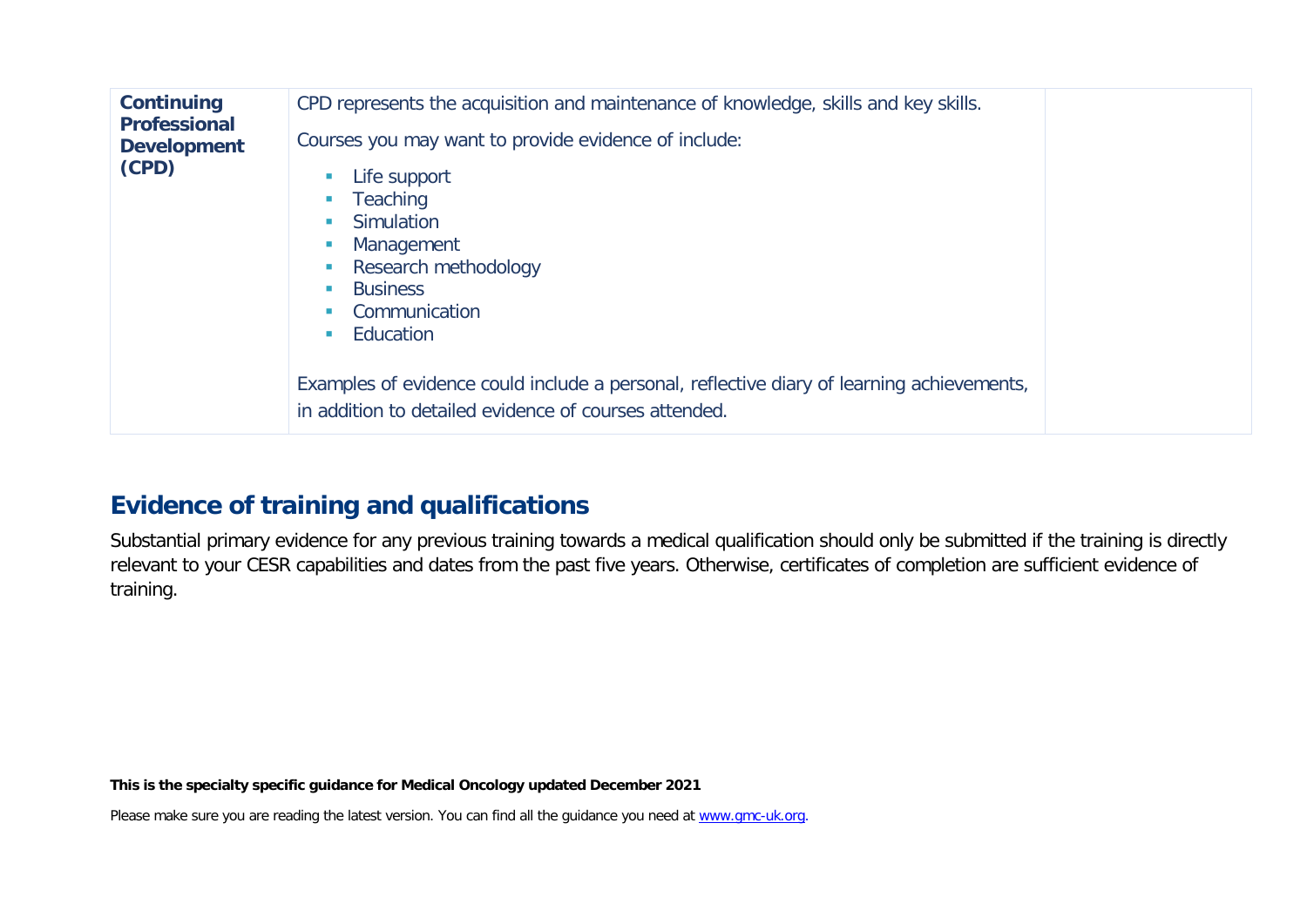| <b>Primary medical</b><br>qualification (PMQ) | If you hold full registration with us, you do not need to submit your PMQ as we saw it<br>when we assessed your application for registration.<br>If you do not hold registration, you will need to have your PMQ independently verified by<br>ECFMG before we can grant you full registration with a licence to practise.<br>You can find out more about primary source verification on our website.<br>You only need to get your PMQ verified by ECFMG. The rest of your evidence should be<br>verified in line with our quidance.                                                                  |
|-----------------------------------------------|------------------------------------------------------------------------------------------------------------------------------------------------------------------------------------------------------------------------------------------------------------------------------------------------------------------------------------------------------------------------------------------------------------------------------------------------------------------------------------------------------------------------------------------------------------------------------------------------------|
| <b>Specialist medical</b><br>qualification(s) | Please provide an <b>authenticated copy</b> of any specialist medical qualifications you hold.<br>There are no qualifications from outside Europe that enable automatic entry to the<br>Specialist Register in any specialty. An evaluation is made based on an applicant's whole<br>career and therefore two applicants with the same qualifications but different training<br>and/or experience may not receive the same decision.<br>If your specialist medical qualification is from outside the UK, please ensure that you<br>provide the following evidence in addition to your qualification: |
|                                               | Training curriculum or examination syllabus<br>Formal period assessments completed during training (these may be older than five<br>years)                                                                                                                                                                                                                                                                                                                                                                                                                                                           |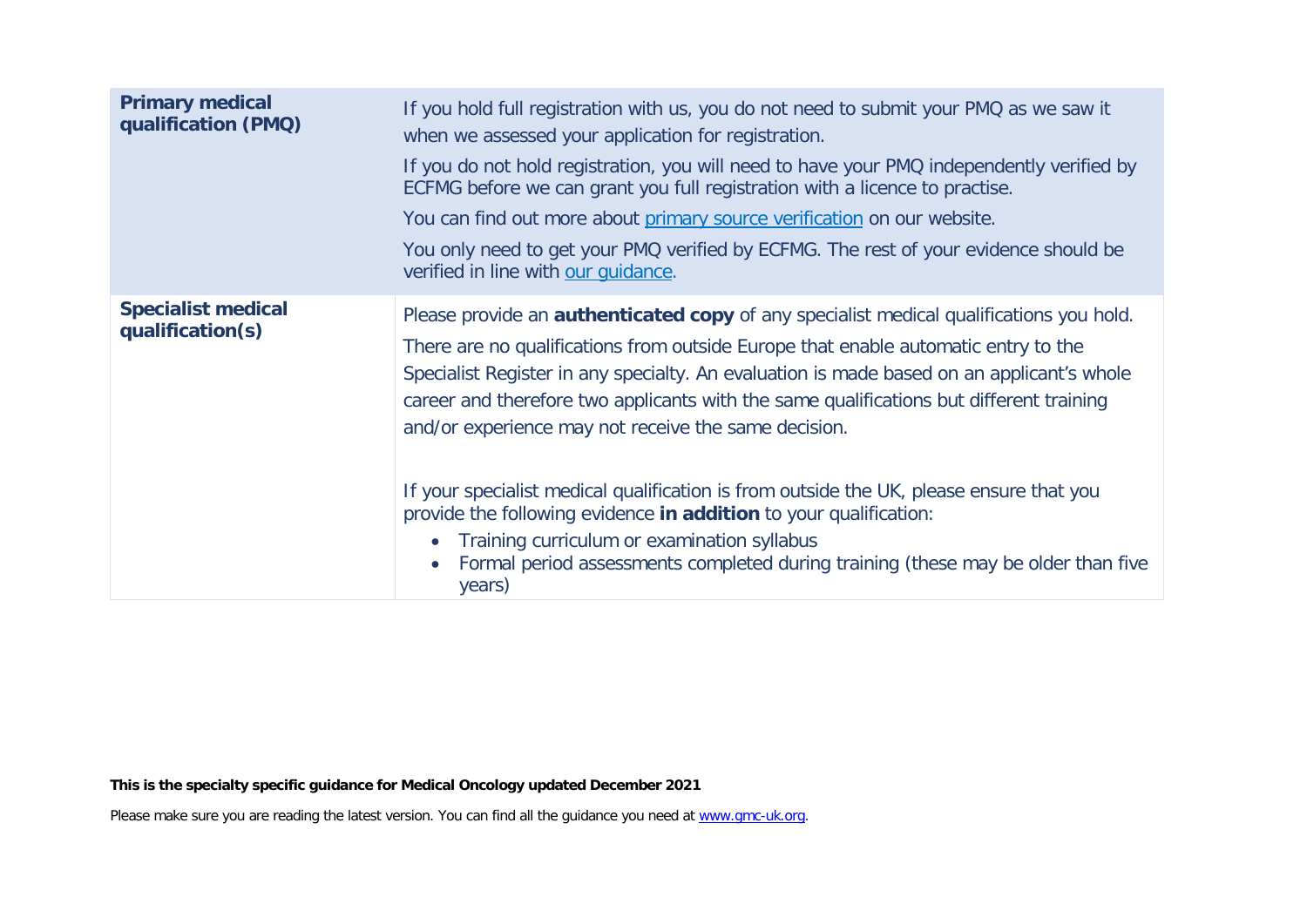| <b>Recent specialist training</b>                           | If you have worked in posts approved for a specialist training programme for a relevant<br>qualification outside the UK in the past five years, please provide an <b>authenticated copy</b><br>of the curriculum or syllabus that was in place when you undertook your training.<br>If a formal curriculum or syllabus (including assessment methods) is not available please<br>provide a letter from the awarding body outlining the content of the training programme or<br>examination.<br>You must provide evidence of formal periodic assessment during your training. This<br>evidence must have been completed at the time the training was undertaken (if it is |
|-------------------------------------------------------------|--------------------------------------------------------------------------------------------------------------------------------------------------------------------------------------------------------------------------------------------------------------------------------------------------------------------------------------------------------------------------------------------------------------------------------------------------------------------------------------------------------------------------------------------------------------------------------------------------------------------------------------------------------------------------|
|                                                             | completed retrospectively less weight will be given to the information provided). If you do<br>not supply formal assessment documents, the curriculum must demonstrate how you were<br>assessed. A detailed letter of verification from an educational supervisor would satisfy this<br>requirement.                                                                                                                                                                                                                                                                                                                                                                     |
|                                                             | If areas for development were highlighted, please provide evidence to demonstrate that<br>you have subsequently addressed them.                                                                                                                                                                                                                                                                                                                                                                                                                                                                                                                                          |
|                                                             | If you have undertaken approved specialty training towards a CCT or CESR(CP) in Medical<br>Oncology in the UK in the past five years, you should provide a copy of your ARCPs.                                                                                                                                                                                                                                                                                                                                                                                                                                                                                           |
| <b>Specialist registration</b><br>outside the UK            | Please provide an <b>authenticated copy</b> of details of the registration requirements of that<br>authority.                                                                                                                                                                                                                                                                                                                                                                                                                                                                                                                                                            |
| <b>Other relevant</b><br>qualifications and<br>certificates | You may include postgraduate qualifications if they are relevant to associated capabilities<br>e.g. teaching, management, research methodology. Please provide copies of certificates.                                                                                                                                                                                                                                                                                                                                                                                                                                                                                   |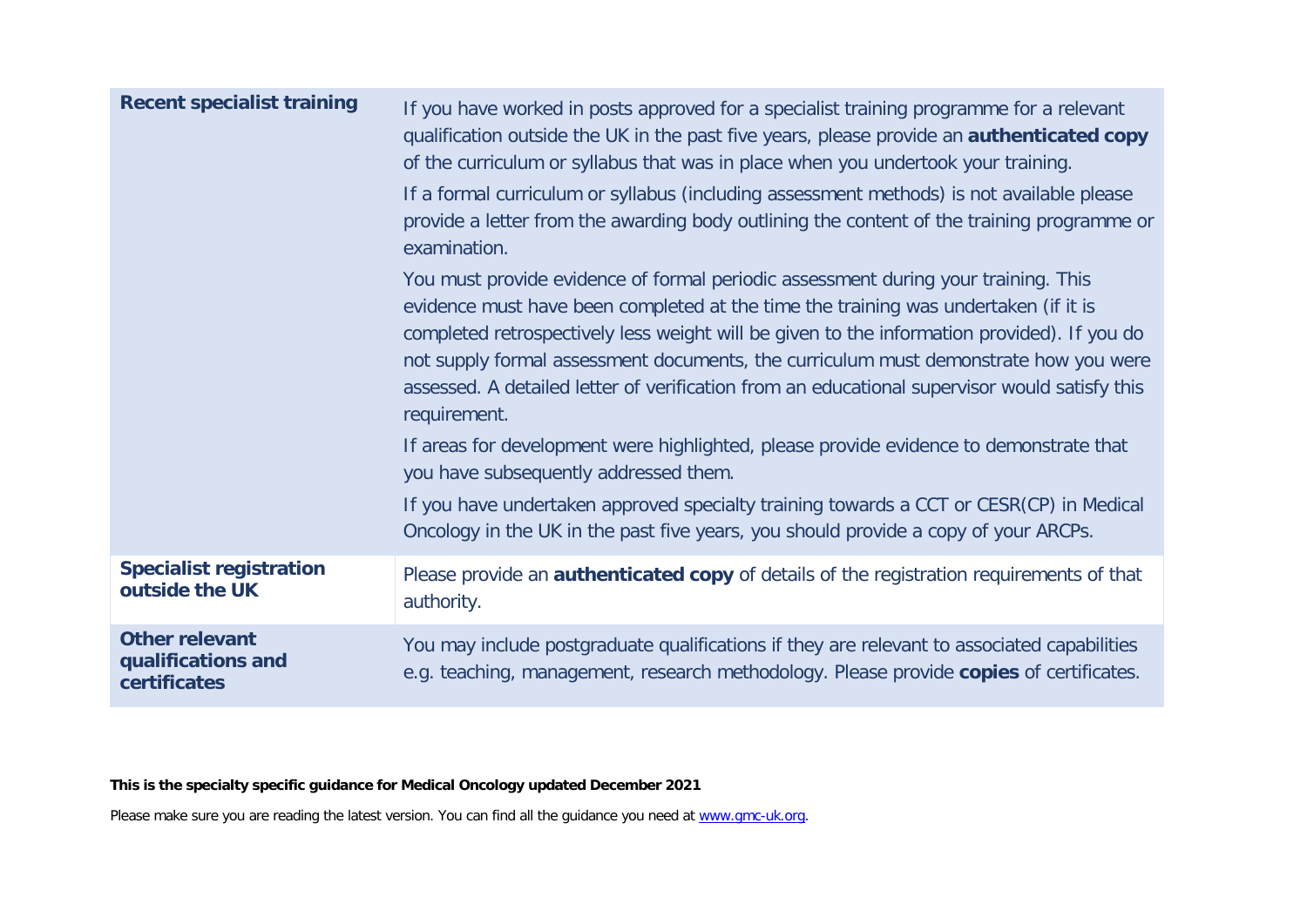# **Evidence of employment in posts and duties (including training posts)**

| <b>Employment letters and</b><br>contracts of employment | The information in these letters and contracts <b>must</b> match your CV. They will confirm the<br>following:<br>dates you were in post<br>post title, grade, training<br>type of employment: permanent, fixed term, or part time (including percentage of<br>whole time equivalent) |
|----------------------------------------------------------|--------------------------------------------------------------------------------------------------------------------------------------------------------------------------------------------------------------------------------------------------------------------------------------|
| <b>Job descriptions</b>                                  | These must match the information in your CV. They will confirm the following:<br>your position within the structure of your department<br>$\bullet$<br>your post title<br>$\bullet$<br>your clinical and non-clinical commitment<br>your involvement in teaching or training.        |
| <b>Rotas</b>                                             | You must provide samples of your rotas from the last three years. These should<br>demonstrate your weekly clinical and non-clinical activities. For example, if you worked a<br>1:8 rota, you should submit eight consecutive weeks' rota to represent that placement.               |

**This is the specialty specific guidance for Medical Oncology updated December 2021**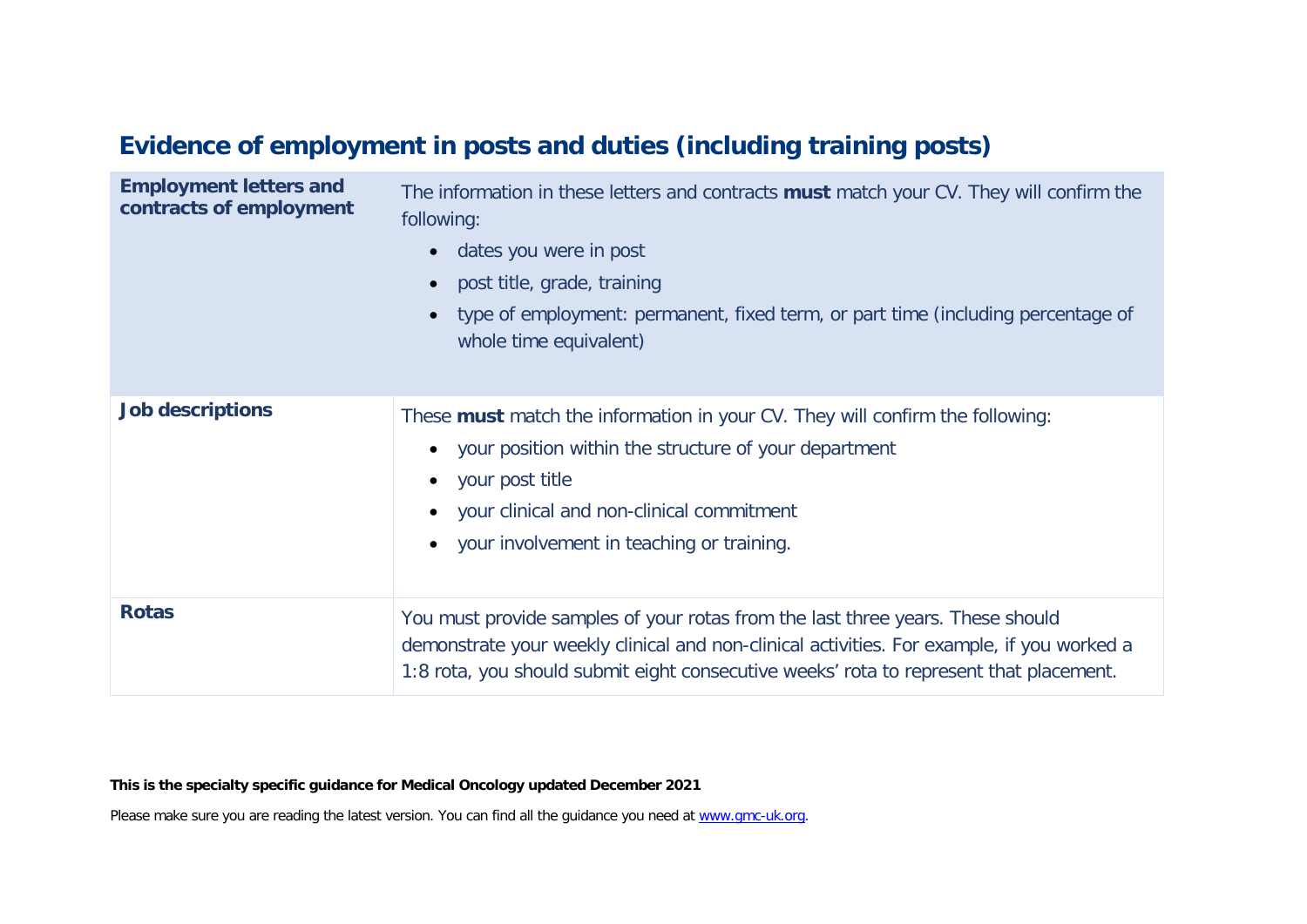| Departmental/ Unit annual<br>caseload statistics | You should provide departmental and unit caseload statistics, activity data, range and<br>scope of work undertaken in a placement from the last three years.                                                                                                                                                                                                |
|--------------------------------------------------|-------------------------------------------------------------------------------------------------------------------------------------------------------------------------------------------------------------------------------------------------------------------------------------------------------------------------------------------------------------|
| <b>Appraisal</b>                                 | Those working in an NHS or managed environment should submit evidence of annual<br>appraisals. A revalidation or appraisal portfolio would be appropriate (if it is completed<br>retrospectively less weight will be given to the information provided).                                                                                                    |
|                                                  | For non-training posts you should provide evidence of ongoing evaluation of your<br>performance. This may take the format of formal appraisals by the department head or line<br>manager (clinical director, medical director, professor).                                                                                                                  |
|                                                  | For those applicants working in independent practice it is recommended that at least one<br>employer. Appraisal is undertaken and summary documentation of this submitted with the<br>application.                                                                                                                                                          |
|                                                  | Where an applicant is not based in the UK alternative forms of appraisal are strongly<br>advised. Alternative evidence may include letters (written at the time) commenting on your<br>performance. In addition, where no formal appraisal or assessment forms are available you<br>must provide information on the method of career review or progression. |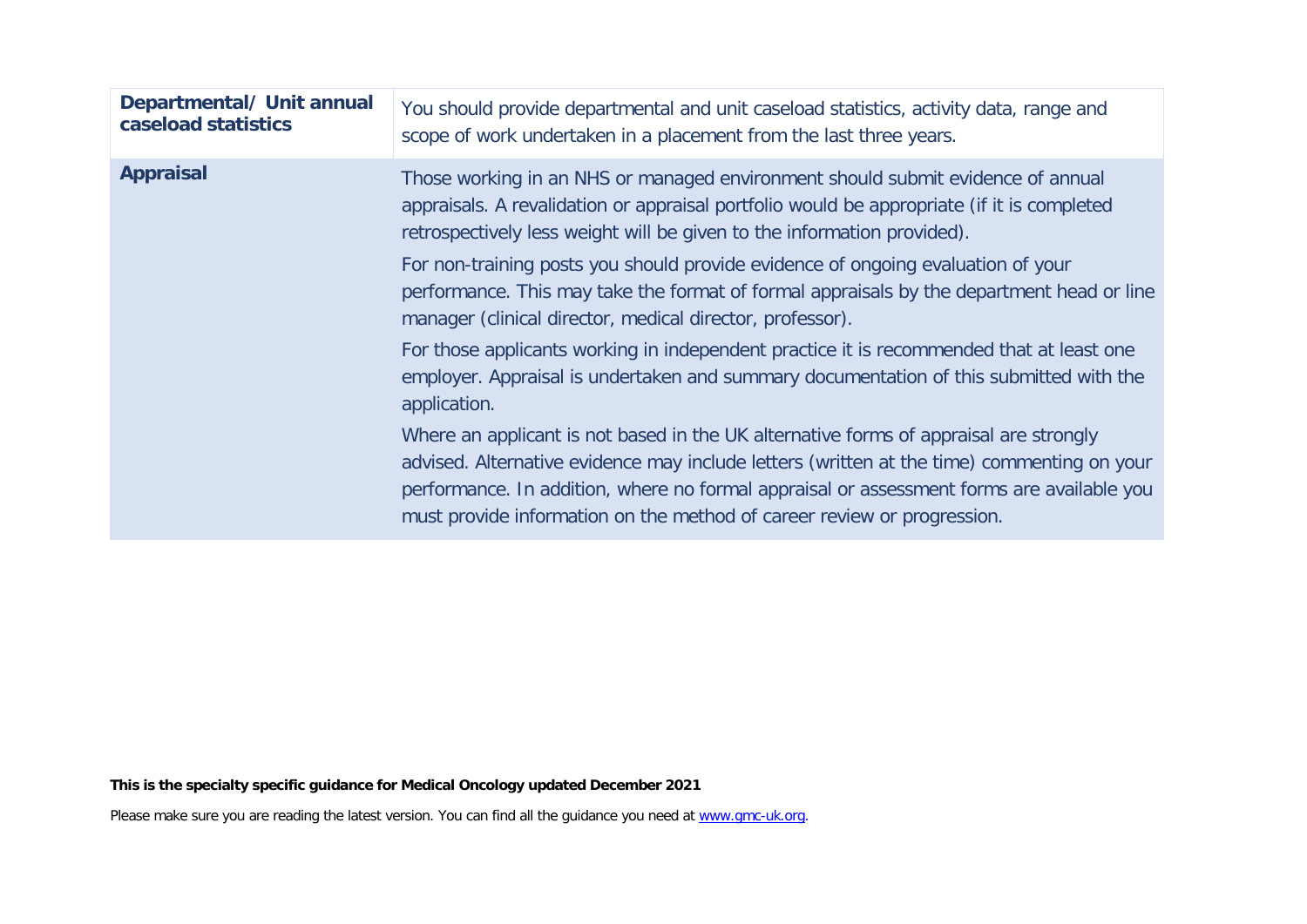#### **Generic CiPs**

The suggested documentation is given below each CiP and the overall numbers expected are given on pages **X**. Each piece of evidence can support more than one CiP and you should cross reference

# **CiP 1: Able to function successfully within NHS organisational and management systems**

#### **Key skills:**

- **Aware of and adheres to the GMC professional** requirements
- Aware of public health issues including population health, social determinants of health and global health perspectives
- **Demonstrates effective clinical leadership**
- Demonstrates promotion of an open and transparent culture
- Keeps up to date through learning and teaching
- Demonstrates engagement in career planning
- **Demonstrates capabilities in dealing with complexity and** uncertainty
- **Aware of the role and processes for commissioning**
- **Aware of the need to use resources wisely**

# **Suggested documentation:**

- Reports from consultants who have worked with you, such as the Multiple Consultant Report (MCR), end of placement and appraisal reports
- Feedback from a variety of clinical and non-clinical colleagues who have worked with you, such as the Multisource Feedback (MSF)
- Evidence of taking an active role in governance structures, including service development
- Evidence of attendance at an NHS / health service management course

**This is the specialty specific guidance for Medical Oncology updated December 2021**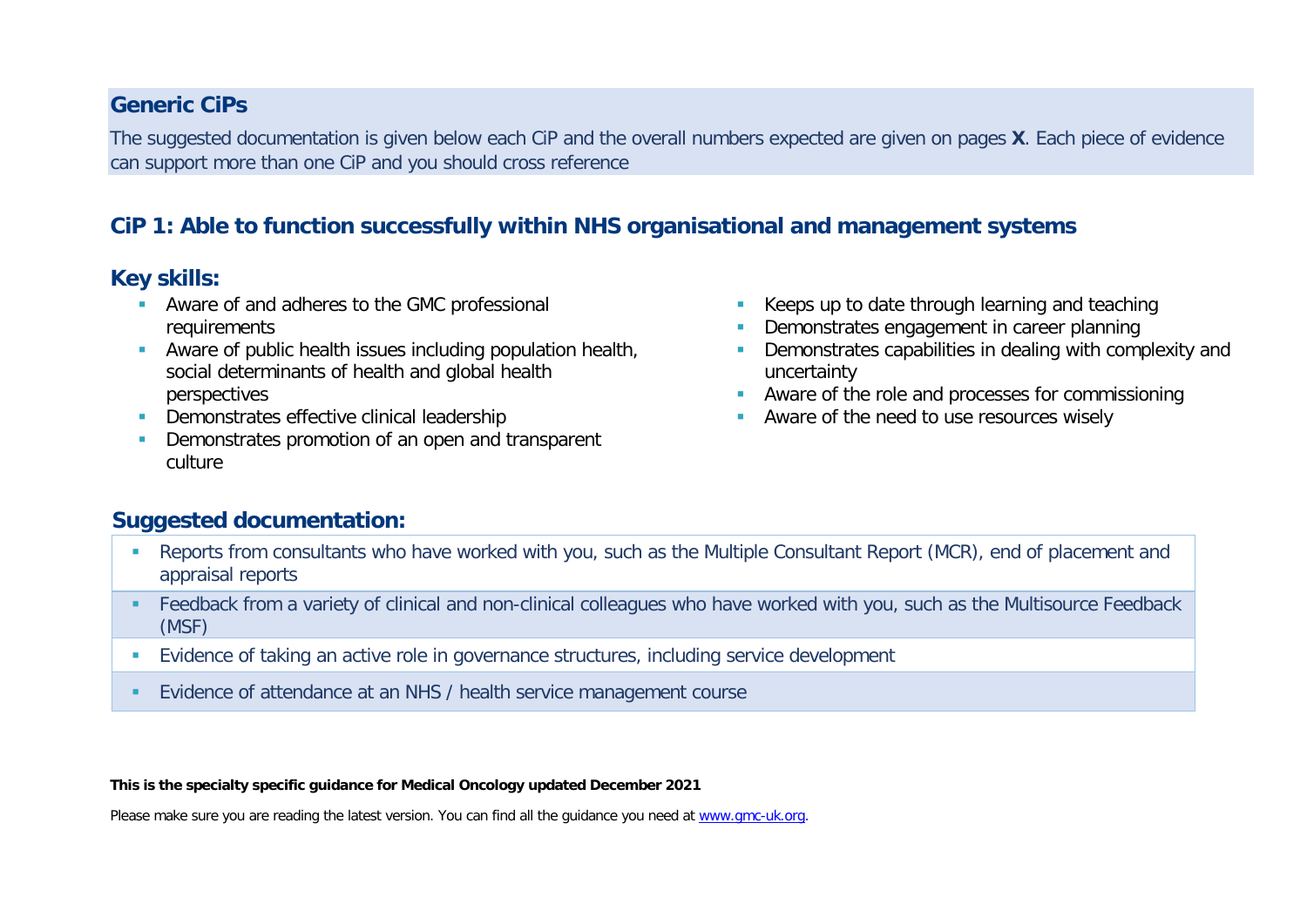### **CiP 2: Able to deal with ethical and legal issues related to clinical practice**

# **Key skills:**

- **Aware of national legislation and legal responsibilities,** including safeguarding vulnerable groups
- Behaves in accordance with ethical and legal requirements
- **•** Demonstrates ability to offer apology or explanation when appropriate
- Demonstrate ability to lead the clinical team in ensuring that ethical and legal factors are considered openly and consistently

#### **Suggested documentation:**

- Reports from consultants who have worked with you, such as the Multiple Consultant Report (MCR), end of placement and appraisal reports
- Feedback from a variety of clinical and non-clinical colleagues who have worked with you, such as the Multisource Feedback (MSF)
- Evidence of ability to assess the mental capacity of patients to make healthcare decisions. Evidence could include:
	- o Reflections on cases where you had to assess a patient's mental capacity
	- o SLEs
- Evidence of involvement in making best interests' decisions, such as:
	- Notes
	- Letters
	- Meeting minutes
- Evidence of awareness of national legislation including safeguarding vulnerable groups, for example by completion of an online training course

#### **This is the specialty specific guidance for Medical Oncology updated December 2021**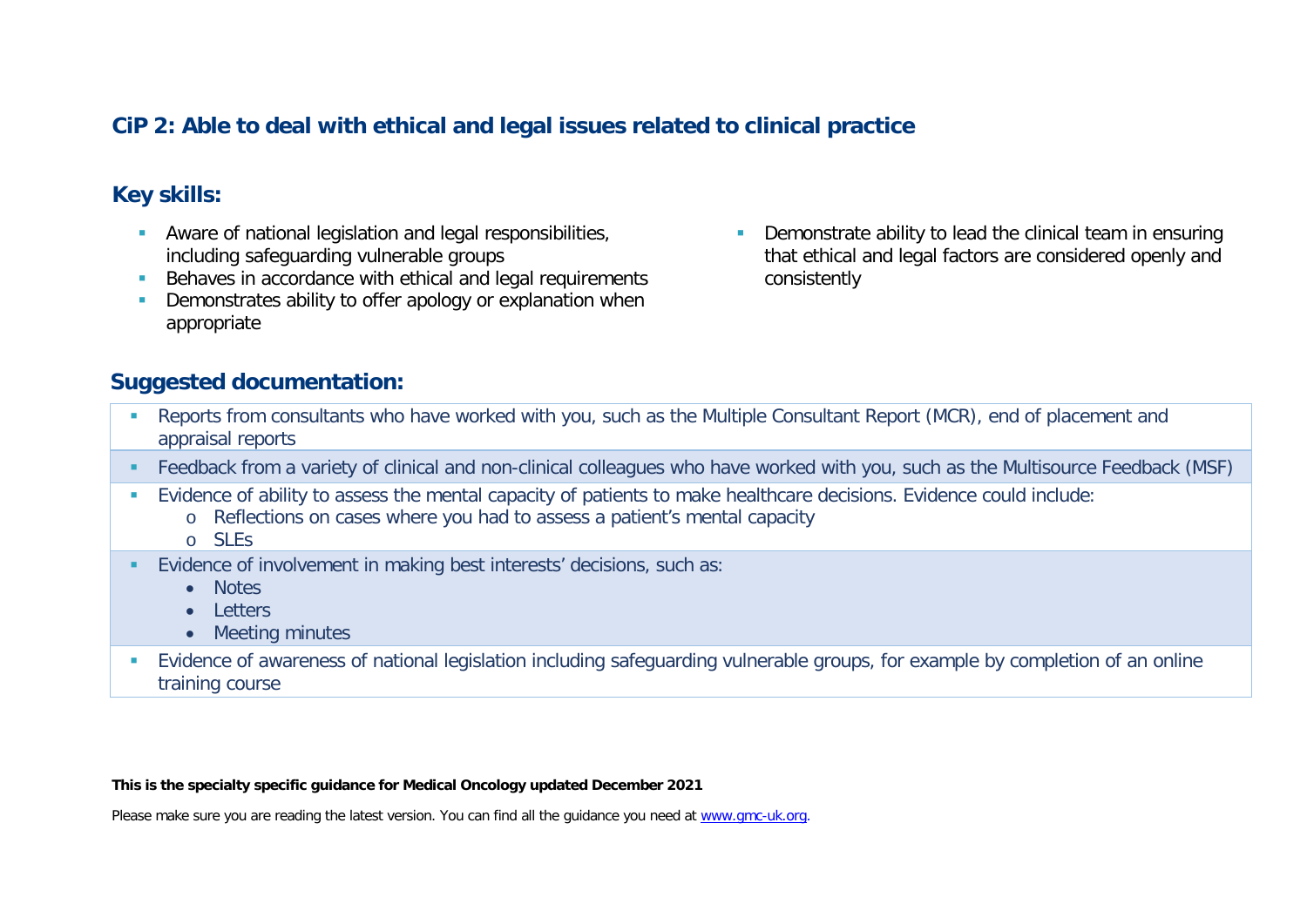# **CiP 3: Communicates effectively and is able to share decision making, while maintaining appropriate situational awareness, professional behaviour and professional judgement**

# **Key skills:**

- **Communicates clearly with patients and carers in a variety** of settings
- **Communicates effectively with clinical and other** professional colleagues
- Identifies and manages barriers to communication (e.g. cognitive impairment, speech and hearing problems, capacity issues)
- Demonstrates effective consultation skills including effective verbal and non-verbal interpersonal skills
- **Shares decision making by informing the patient,** prioritising the patient's goals and wishes, and respecting the patient's beliefs, concerns and expectations
- Shares decision making with children and young people
- **Applies management and team working skills** appropriately, including influencing, negotiating, reassessing priorities and effectively managing complex, dynamic situations

#### **Suggested documentation:**

- Reports from consultants who have worked with you, such as the Multiple Consultant Report (MCR), end of placement and appraisal reports
- Feedback from a variety of clinical and non-clinical colleagues who have worked with you, such as the Multisource Feedback (MSF)
- Evidence of your ability to analyse a patient's communication difficulties. Evidence could include reflective diaries
- **Feedback from patients, such as a patient survey**
- Reflective practice entries about patients or families who posed difficulties

**This is the specialty specific guidance for Medical Oncology updated December 2021**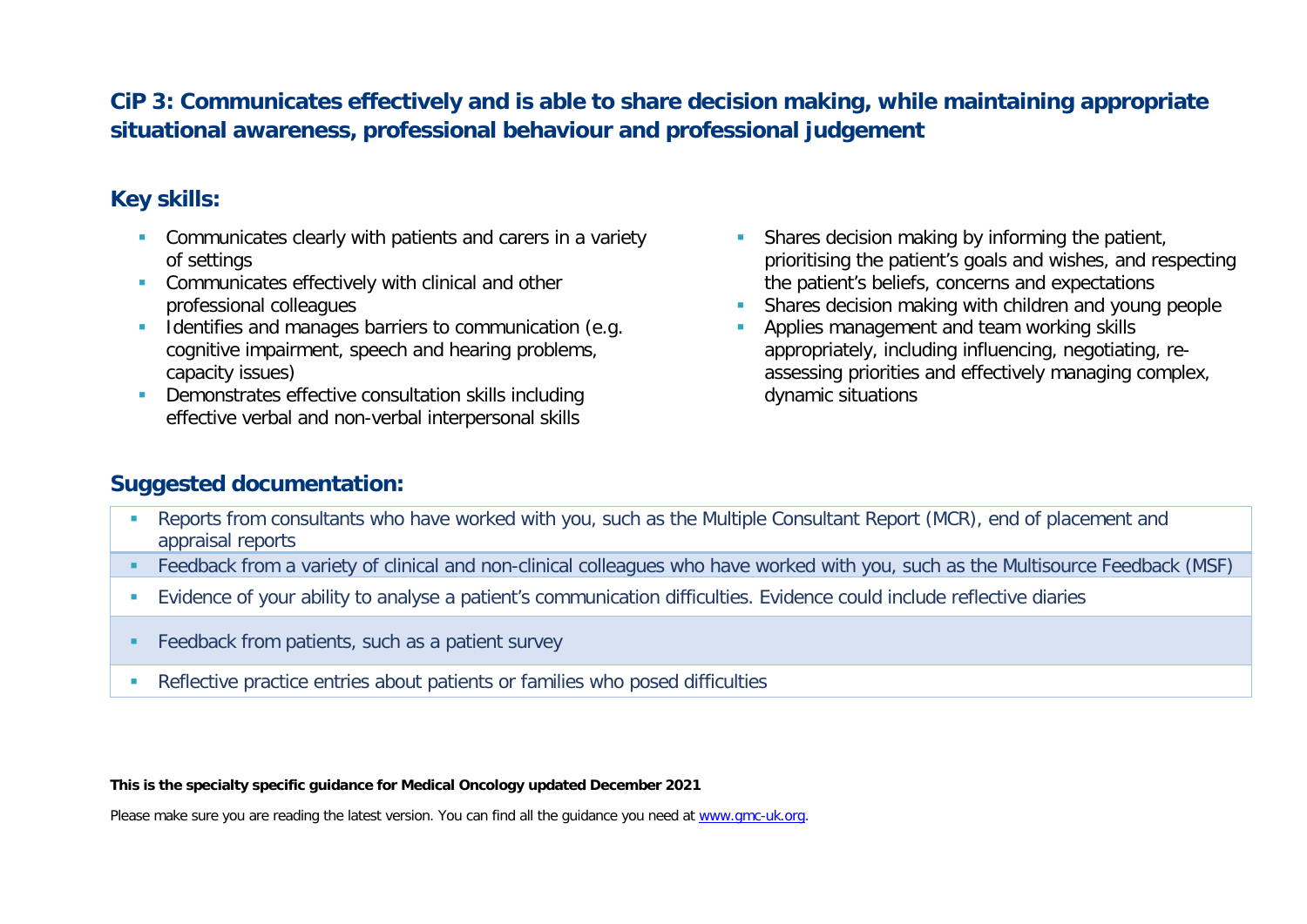### **CiP 4: Is focused on patient safety and delivers effective quality improvement in patient care**

#### **Key skills:**

- **Makes patient safety a priority in clinical practice**
- **Raises and escalates concerns where there is an issue with** patient safety or quality of care
- **Demonstrates commitment to learning from patient safety** investigations and complaints
- Shares good practice appropriately
- Contributes to and delivers quality improvement
- **Understands basic Human Factors principles and practice** at individual, team, organisational and system levels **Understands the importance of non-technical skills and**
- crisis resource management Recognises and works within limit of personal competence
- Avoids organising unnecessary investigations or prescribing poorly evidenced treatments

### **Suggested documentation:**

- Reports from consultants who have worked with you, such as the Multiple Consultant Report (MCR), end of placement and appraisal reports
- Feedback from a variety of clinical and non-clinical colleagues who have worked with you, such as the Multisource Feedback (MSF)
- Reflective practice entries about patients or families who posed difficulties
- Evidence that you have arranged and attended meetings about a patient with Social Services or other non-health organisations. For example:
	- Meeting minutes, demonstrating your attendance and participation
	- Invites sent from you demonstrating arranging meetings
- Quality improvement activity, such as a QIPAT
- Copies of letters you have written to NHS and non-NHS services involved with patients

**This is the specialty specific guidance for Medical Oncology updated December 2021**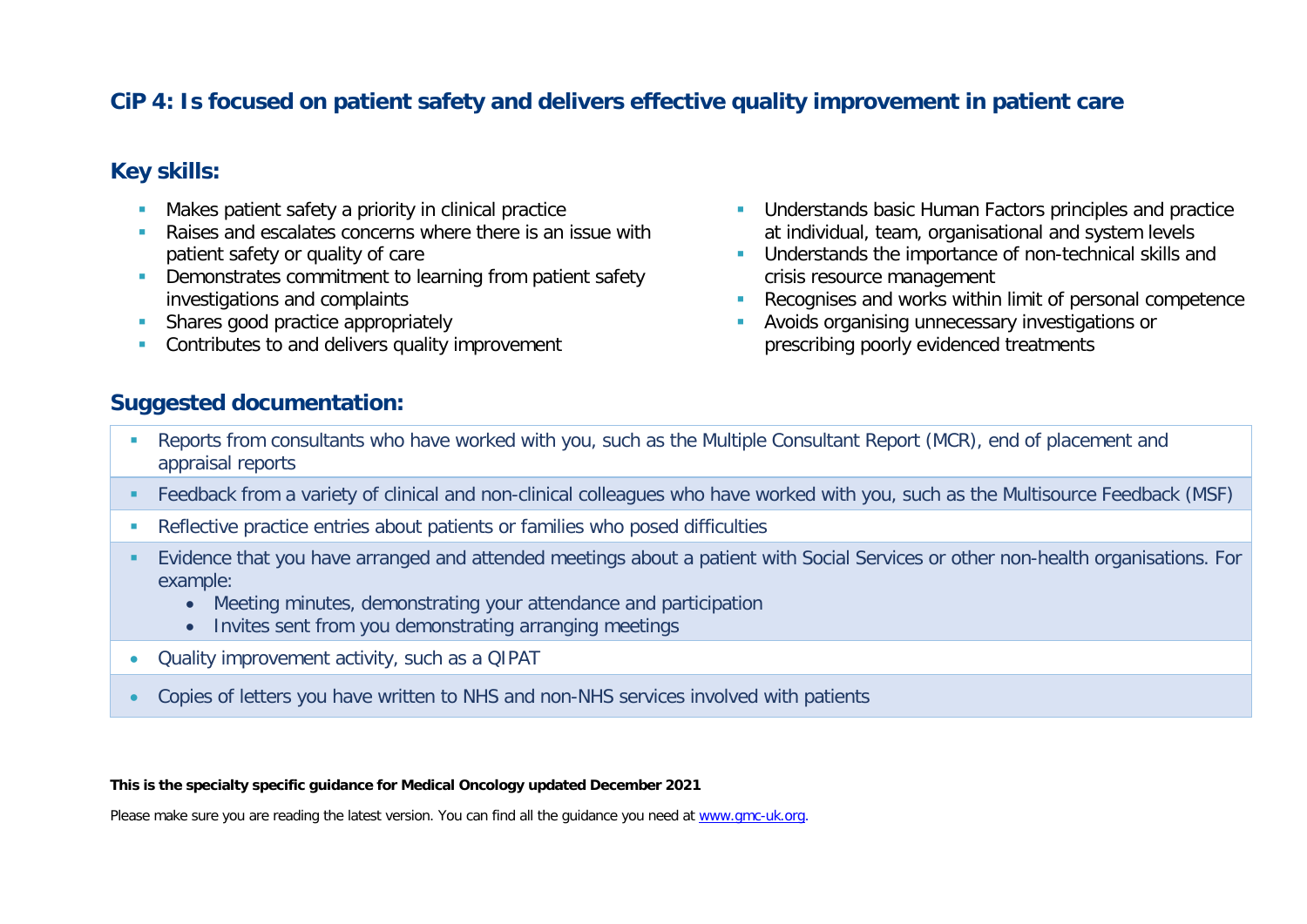# **CiP 5: Carries out research and manages data appropriately**

## **Key skills:**

- **Manages clinical information / data appropriately**
- **Understands principles of research and academic writing**
- **•** Demonstrates ability to carry out critical appraisal of the literature
- **Understands the role of evidence in clinical practice and** demonstrates shared decision making with patients
- Demonstrates appropriate knowledge of research methods, including qualitative and quantitative approaches in scientific enquiry
- Demonstrates appropriate knowledge of research principles and concepts and the translation of research into practice
- **Follows quidelines on ethical conduct in research and** consent for research
- **Understands public health epidemiology and global health** patterns
- Recognises potential of applied informatics, genomics, stratified risk and personalised medicine and seeks advice for patient benefit when appropriate

### **Suggested documentation:**

- Reports from consultants who have worked with you, such as the Multiple Consultant Report (MCR), end of placement and appraisal reports
- Feedback from a variety of clinical and non-clinical colleagues who have worked with you, such as the Multisource Feedback (MSF)
- Evidence of completion of Good Clinical Practice (GCP) training:
	- <https://www.nihr.ac.uk/health-and-care-professionals/learning-and-support/good-clinical-practice.htm>

**This is the specialty specific guidance for Medical Oncology updated December 2021**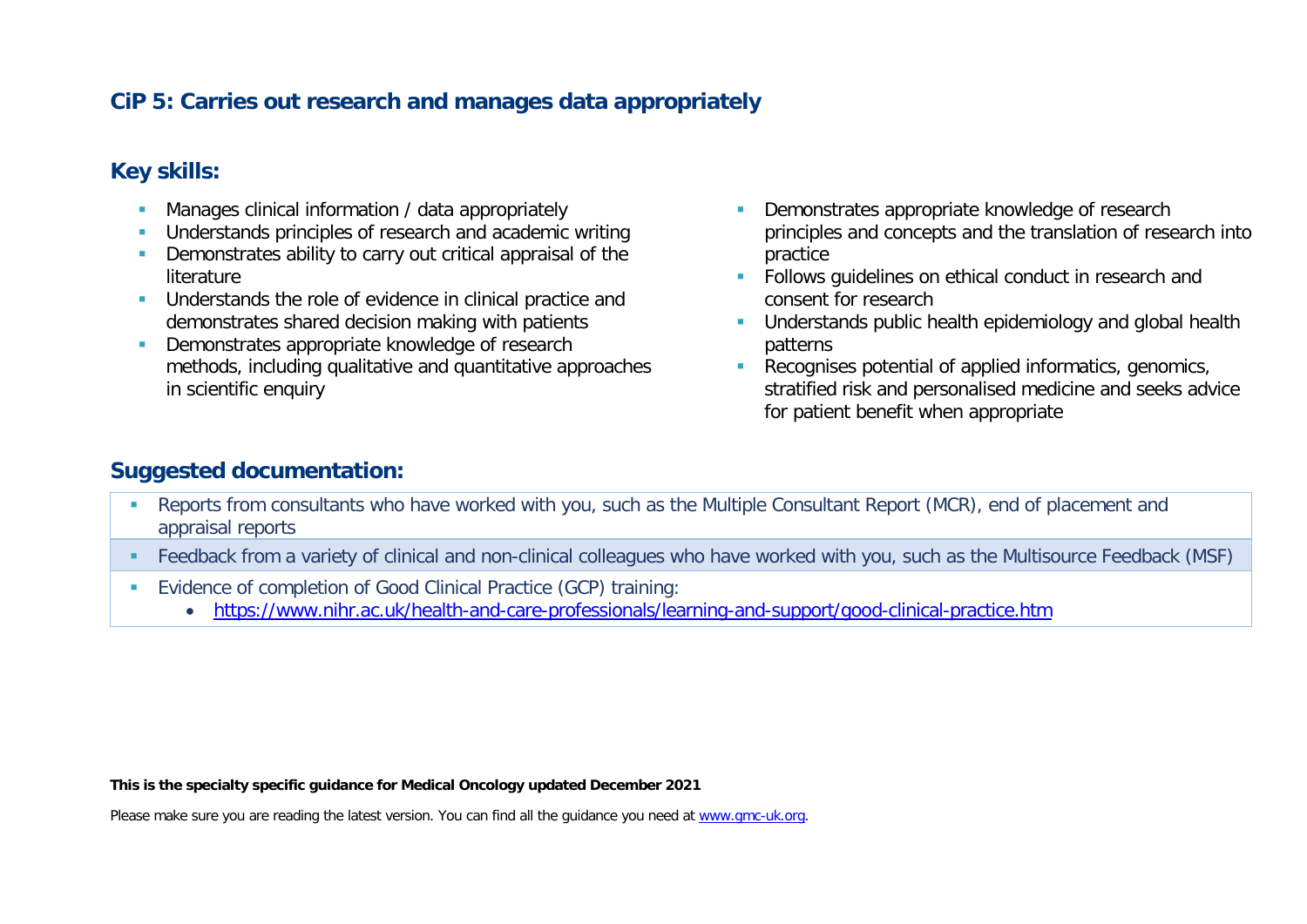- Evidence of research activity:
	- Helping in a project
	- Reviewed research papers / grants
	- Written research papers
	- Contributed to research projects
- Presentations either lectures (podium presentations) or poster presentations
- Publications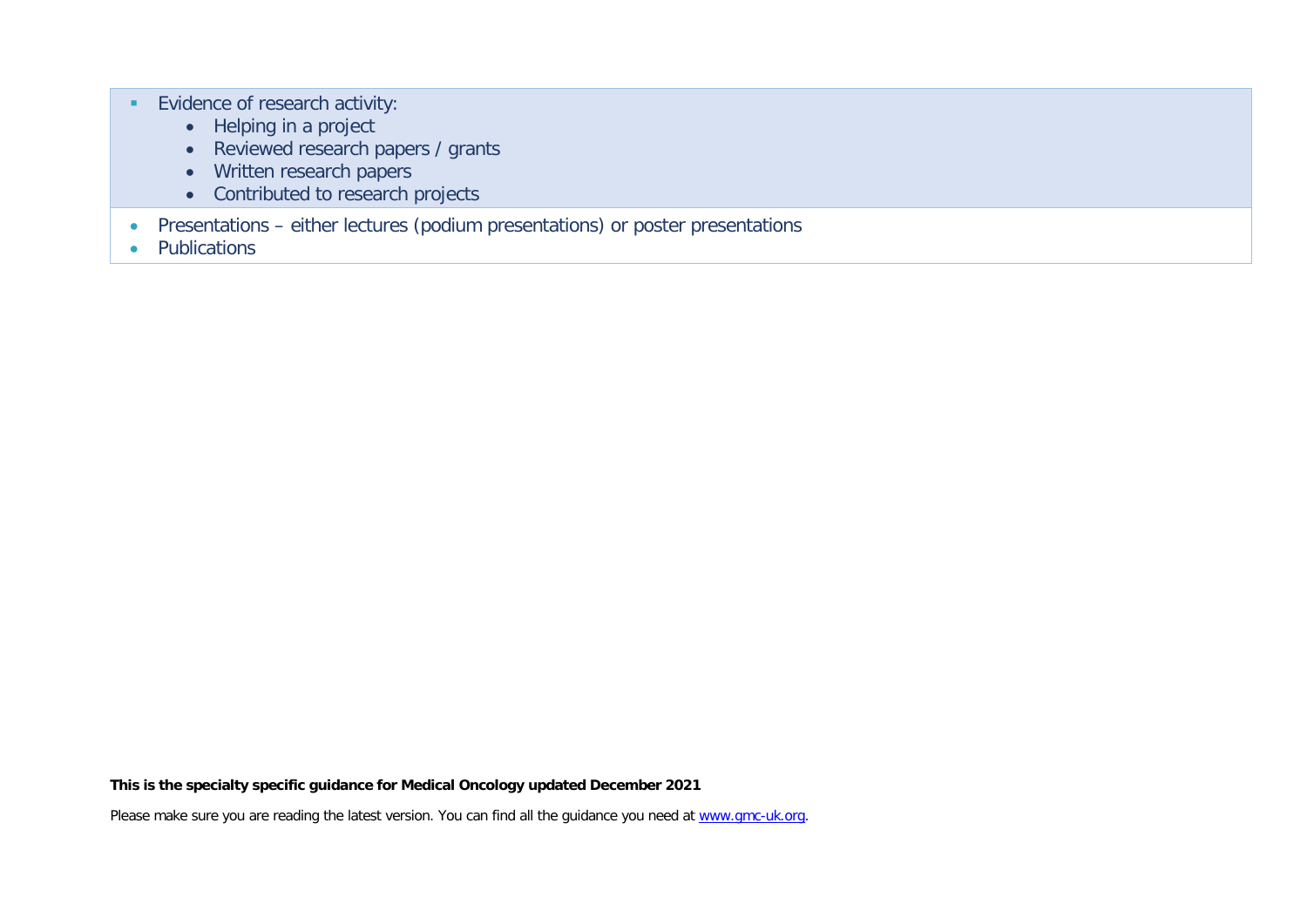### **CiP 6: Acts as a clinical teacher and clinical supervisor**

### **Key skills:**

- **Delivers effective teaching and training to medical** students, junior doctors and other healthcare professionals
- Delivers effective feedback with action plan
- Able to supervise less experienced trainees in their clinical assessment and management of patients
- Able to supervise less experienced trainees in carrying out appropriate practical procedures
- Able to act as a clinical supervisor to doctors in earlier stages of training

### **Suggested documentation:**

- **-** Reports from consultants who have worked with you, such as the Multiple Consultant Report (MCR), end of placement and appraisal reports
- Feedback from a variety of clinical and non-clinical colleagues who have worked with you, such as the Multisource Feedback (MSF)
- **Completion of relevant training course(s), such as management or leadership courses**
- Feedback from formal teaching sessions to medical and non-medical staff:
	- Teaching Observation

**This is the specialty specific guidance for Medical Oncology updated December 2021**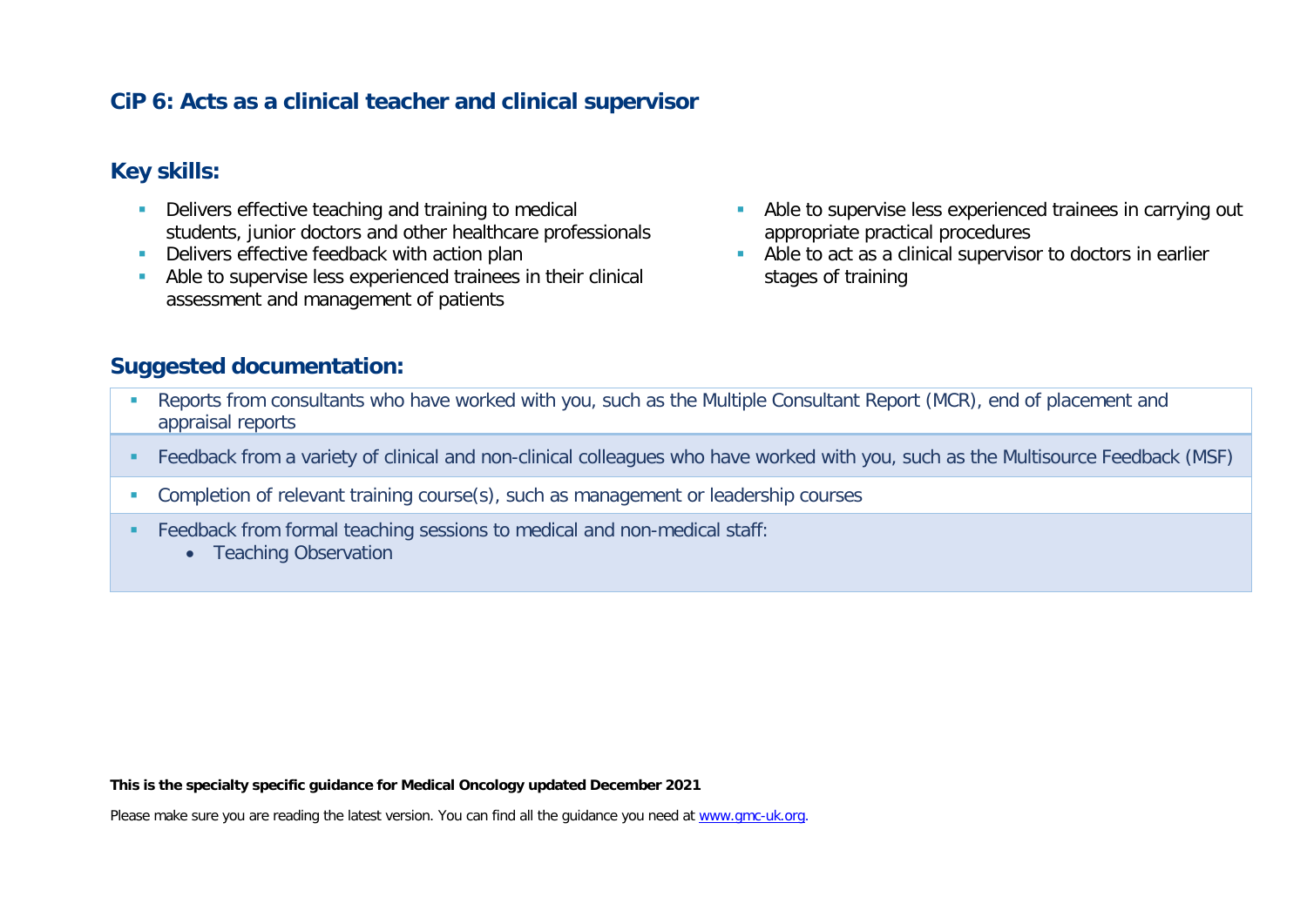# **Oncology CiPs**

Applicants must demonstrate that they are currently practising at the level of 'entrusted to act unsupervised' in all Oncology CiPs. Further detail regarding the descriptors for the key skills in each specialty specific CiP can be found in the **[curriculum](https://www.gmc-uk.org/education/standards-guidance-and-curricula/curricula/rehabilitation-medicine-curriculum)**.

# **Oncology CiP 1: Applying knowledge and understanding of the scientific principles that underpin malignancy for the provision of high-quality and safe patient-centred cancer care**

### **Key skills:**

- **Demonstrates knowledge of cancer biology at a molecular** and cellular level and understands how this translates into targets for systemic anti-cancer treatments
- **Demonstrates knowledge of radiation biology and** understands how this translates into acute and late radiotherapy reactions to underpin their safe and effective management
- Demonstrates knowledge and understanding of the clinical pharmacology of systemic anti-cancer therapies to underpin their safe and effective use and the appropriate management of complications
- **Demonstrates knowledge and understanding of the physics** relevant to radiotherapy
- **•** Demonstrates knowledge and understanding of the design and organization of clinical trials and the relevant statistical methodology to correctly interpret results and critically appraise the evidence base
- Demonstrates knowledge and understanding of causation and risk factors for developing cancer to be able to advise on appropriate strategies to reduce these
- Demonstrates knowledge and understanding of the principles underpinning cancer screening programmes to be able to counsel patients appropriately

# **Suggested documentation:**

Courses and CPD activity relevant to the CiP – appropriate oncology courses

**This is the specialty specific guidance for Medical Oncology updated December 2021**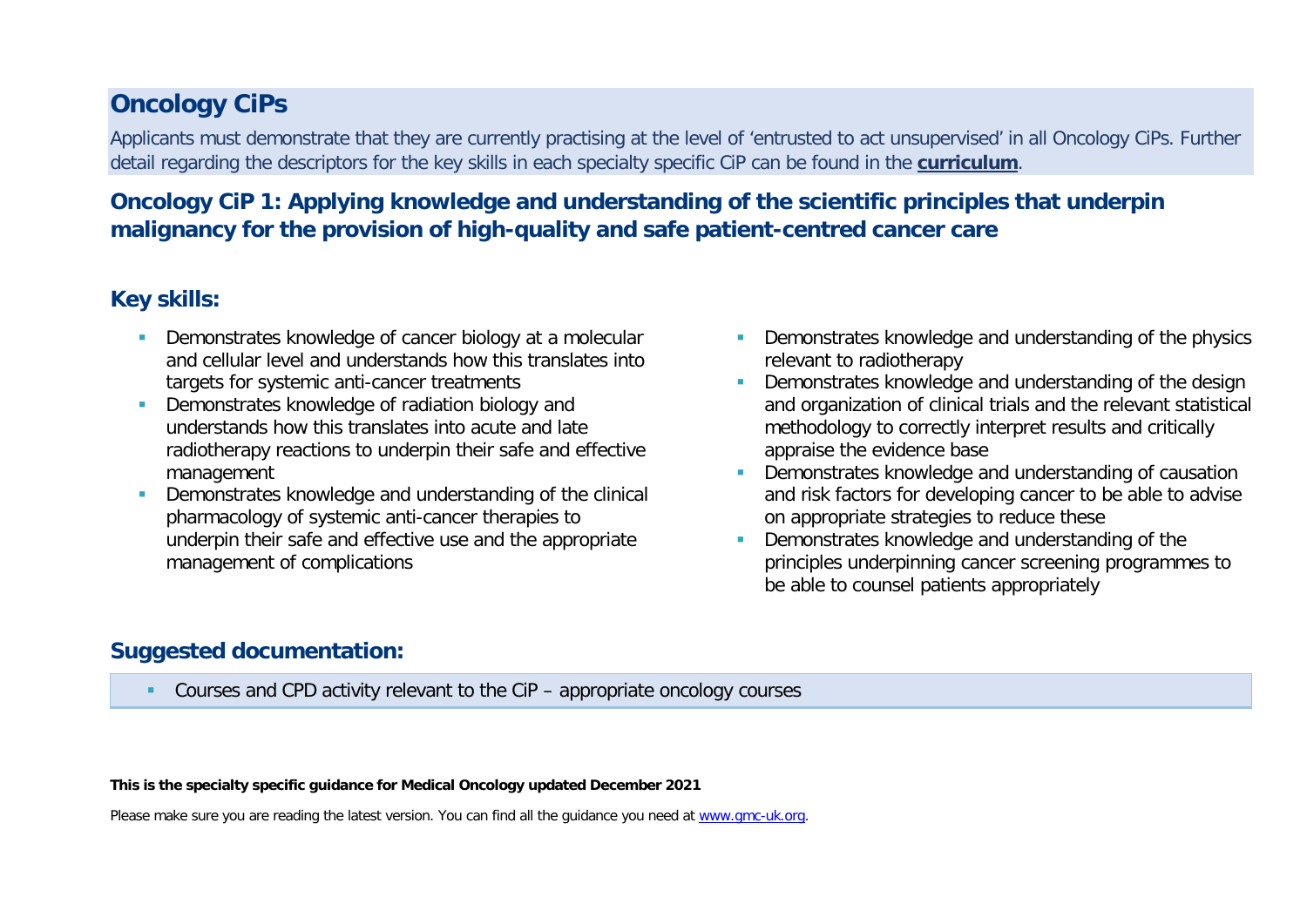| Specialty certificate examinations (SCE)                                                                                                   |
|--------------------------------------------------------------------------------------------------------------------------------------------|
| Case-based discussions (CbD)                                                                                                               |
| Evidence of GCP training                                                                                                                   |
| Reflective activity                                                                                                                        |
| Reports from consultants who have worked with you, such as the Multiple Consultant Report (MCR), end of placement and<br>appraisal reports |
| Workplace based assessment                                                                                                                 |
| SACT evidence e.g. DOST                                                                                                                    |
| Radiotherapy experience e.g. DORPS                                                                                                         |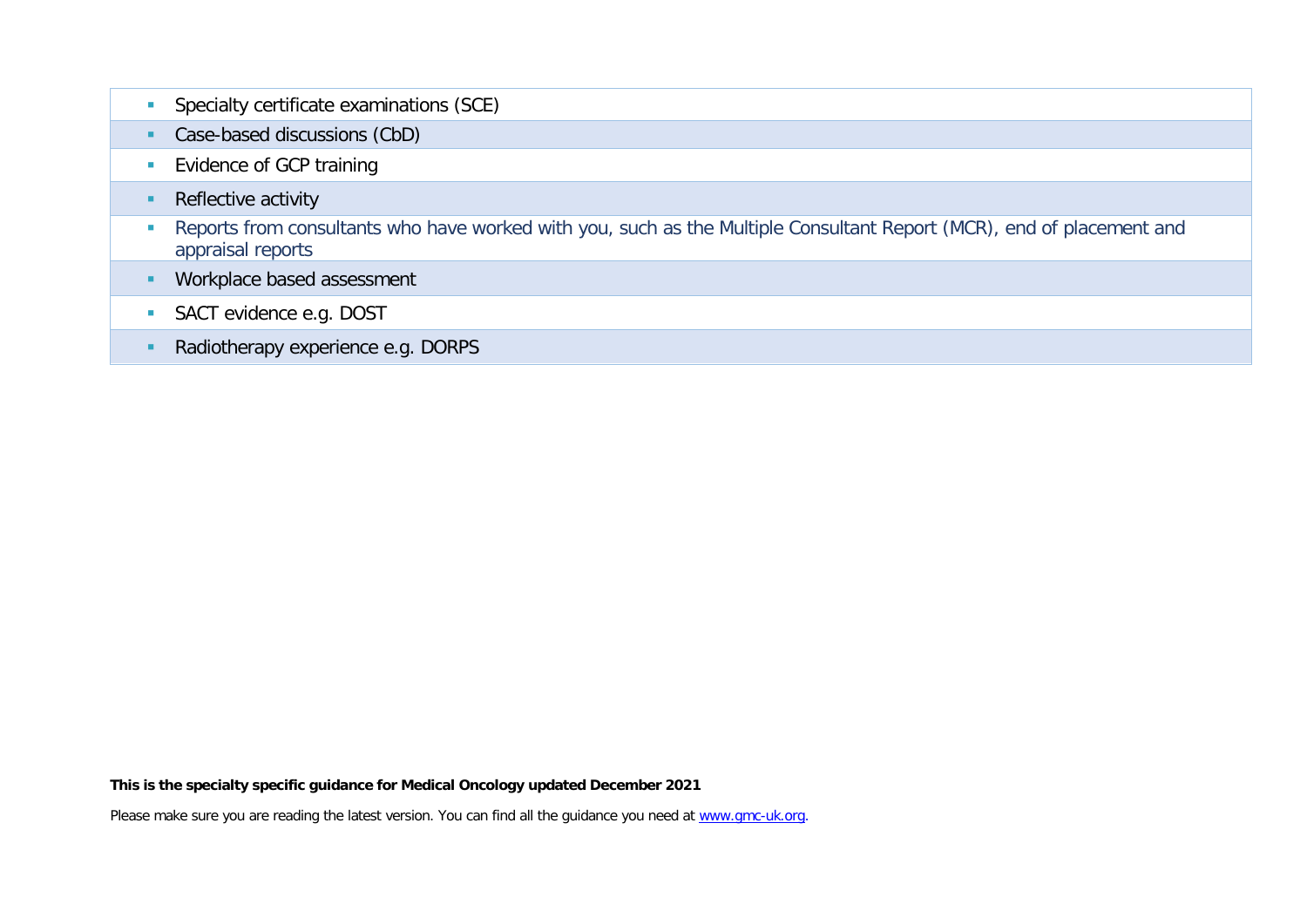# **Oncology CiP 2: Delivering the acute oncology take, managing oncological emergencies and providing oncology advice to other healthcare professionals as part of an Acute Oncology Service and managing the AOS team**

# **Key skills:**

- **Safely assesses and manages the immediate and ongoing** care of patients presenting acutely with complications of cancer and its treatment
- Manages targeted investigation and rapid triage of patients presenting with a possible new diagnosis of malignancy, malignancy of undefined origin (MUO) and carcinoma of unknown primary (CUP)
- **Liaises effectively with other specialist services as** appropriate, regarding ongoing management
- Assesses the appropriate ceiling of care taking the cancer context and the holistic patient assessment into account and sensitively discusses this with the patient and their advocates
- **Participates effectively in decision-making with regard to** resuscitation, including decisions not to attempt

cardiopulmonary resuscitation (CPR), and communicates sensitively with patients and their advocates in regard to these decisions

- Ensures clear and adequate documentation of an acute event, appropriate follow up plans and clear and timely communication with community-based teams and the responsible specialist team
- **Understands the local and regional Acute Oncology Service** and communicates effectively between the elements of the service, community based services, specialist teams and patients
- **Leads the Acute Oncology team when appropriate to** monitor, maintain and develop a high quality service

# **Suggested documentation:**

 Reports from consultants who have worked with you, such as the Multiple Consultant Report (MCR), end of placement and appraisal reports

#### **This is the specialty specific guidance for Medical Oncology updated December 2021**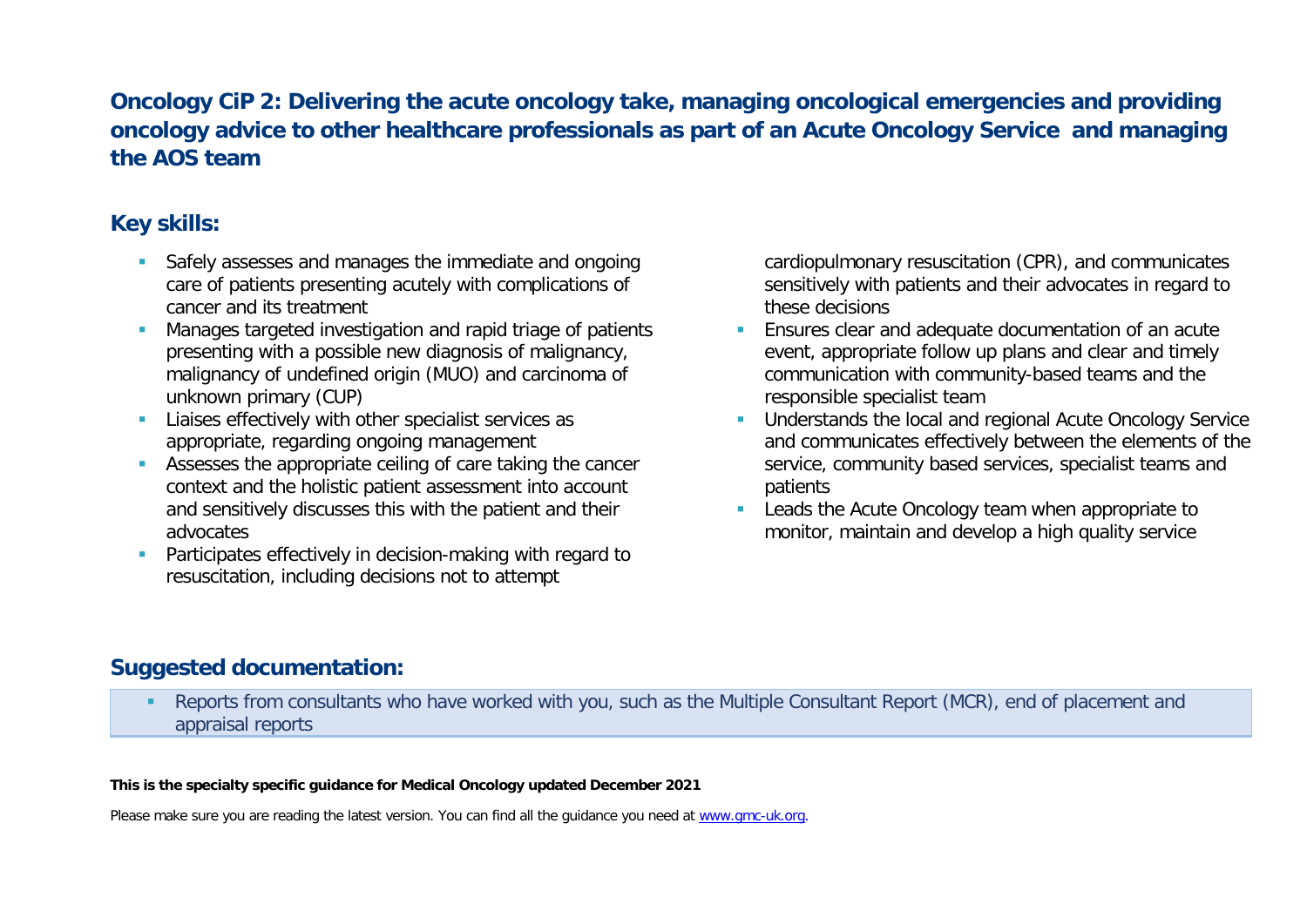- Feedback from a variety of clinical and non-clinical colleagues who have worked with you
- Work place based assessment e.g. ACT and case based discussions
- **Evidence of written documentation such as clinic notes, referral letters**
- Evidence of involvement in appropriate MDT activity

**Oncology CiP 3: Providing continuity of care to oncology in-patients to include the effective management of disease and treatment-related complications, the acutely deteriorating patient and the palliative care/end-of-life needs of those with advanced cancer**

# **Key skills:**

- **Ensures continuity of patient care through safe and** effective handover to hospital and community-based teams
- Safely and effectively manages disease and treatmentrelated complications in oncology patients taking into consideration acute and chronic medical co-morbidities and liaising with relevant specialty services when required
- **Promptly identifies the acutely deteriorating patient,** institutes the appropriate initial medical management and seeks appropriate advice, including from other specialties
- Knows the prognoses and treatment options of different cancers and considers these, together with individual

patient factors and wishes, to decide on an appropriate ceiling of care, including escalation to HDU/ITU

- Understands current guidance regarding CPR orders, participates in shared decision-making and involves other relevant professionals in complex cases
- Communicates and works effectively with relevant multiprofessional teams to provide appropriate holistic inpatient care and safe and timely hospital discharge
- Effectively manages the common physical symptoms in patients with advanced cancer, recognising the role for pain management, supportive medications, palliative

**This is the specialty specific guidance for Medical Oncology updated December 2021**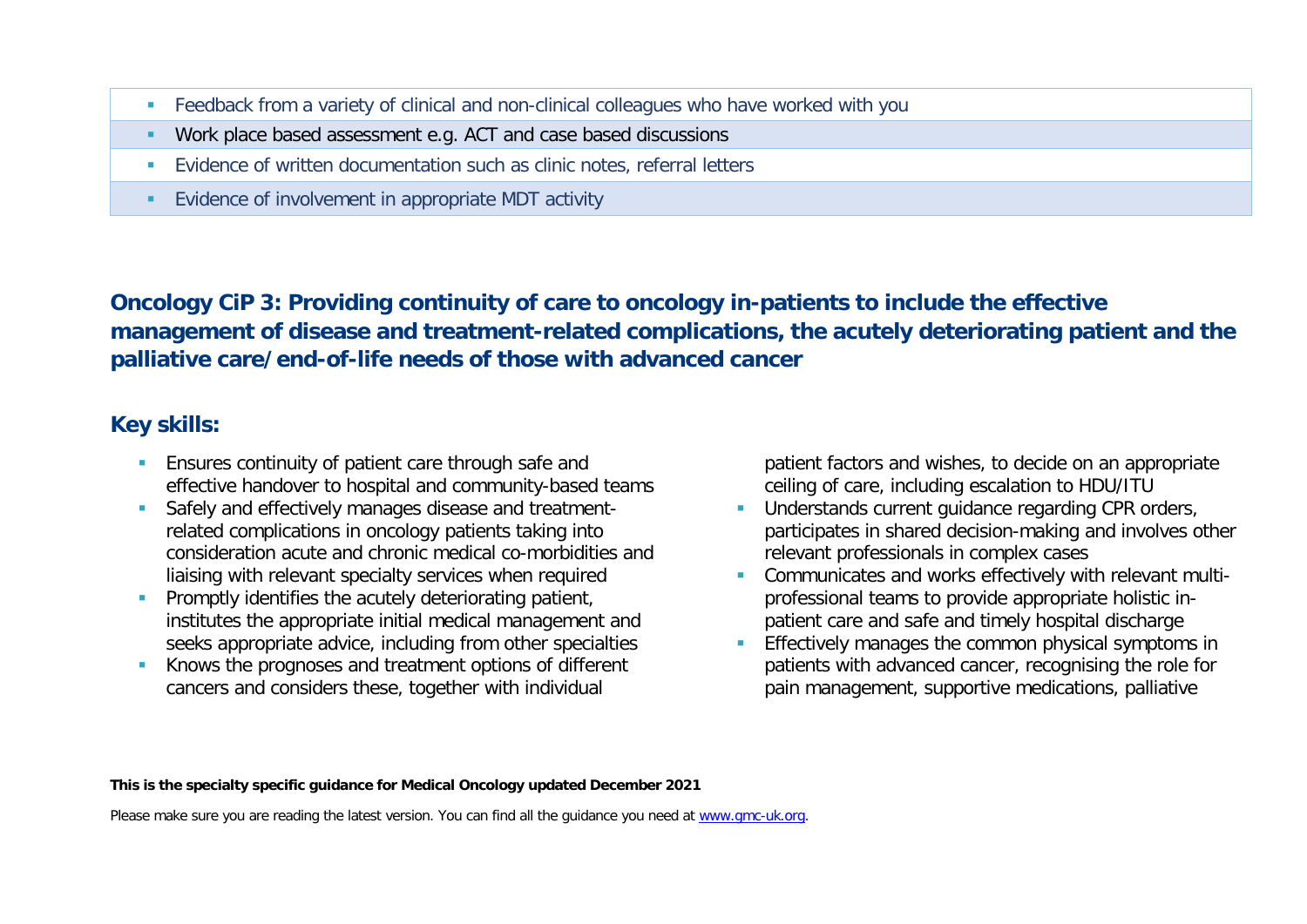radiotherapy and other approaches. Liaises with specialist palliative care teams when required

Recognises when a patient is approaching the end of life, communicates effectively and compassionately with

patients and carers regarding advanced care planning and individualised end of life care plans

### **Suggested documentation:**

- Reports from consultants who have worked with you, such as the Multiple Consultant Report (MCR), end of placement and appraisal reports
- **Feedback from a variety of clinical and non-clinical colleagues who have worked with you**
- Examples of relevant clinical documentation (case notes, letters)
- Radiotherapy evidence
- **SACT** evidence

**Oncology CiP 4: Working effectively within and contributing expert opinion to the tumour site-specific multi-disciplinary team (MDT) meeting to inform evidence-based management plans individualised to the needs of each patient, leading discussions where appropriate**

### **Key skills:**

**Presents new cases to the MDT in a clear and concise** manner highlighting the relevant points and questions to be answered

**Understands the indications for all treatment options** available for different types and stages of cancer within the tumour site, applying relevant guidelines and the most

**This is the specialty specific guidance for Medical Oncology updated December 2021**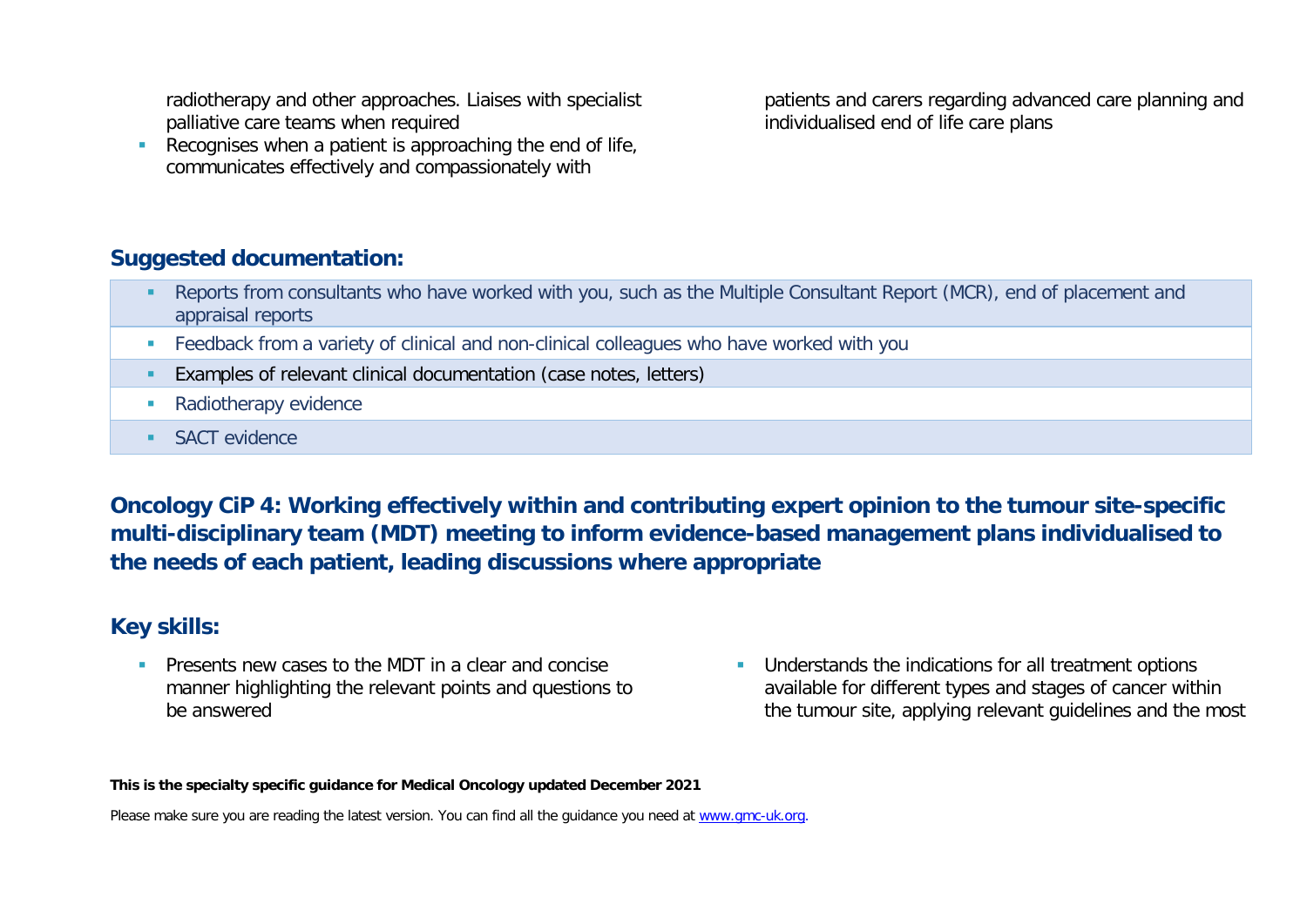up-to-date evidence base to give an informed oncology opinion

- Assesses the risks and benefits of treatment options for each patient considering disease stage, tumour biology and individual patient factors to formulate an appropriate personalised management plan
- Recognises the limitations of clinical guidelines in cases of uncertainty or complexity
- **Communicates views and recommendations clearly,** promptly and effectively to all members of the MDT
- Respects the expertise, viewpoints and responsibilities of all MDT members and helps foster a supportive and collaborative environment for open discussion
- **Understands the local, regional and supra-regional MDT** network and communicates effectively between the elements of the service

### **Suggested documentation:**

- Reports from consultants who have worked with you, such as the Multiple Consultant Report (MCR), end of placement and appraisal reports
- Feedback from a variety of clinical and non-clinical colleagues who have worked with you
- **Evidence of involvement in appropriate MDT activity**
- Reflective activity

**This is the specialty specific guidance for Medical Oncology updated December 2021**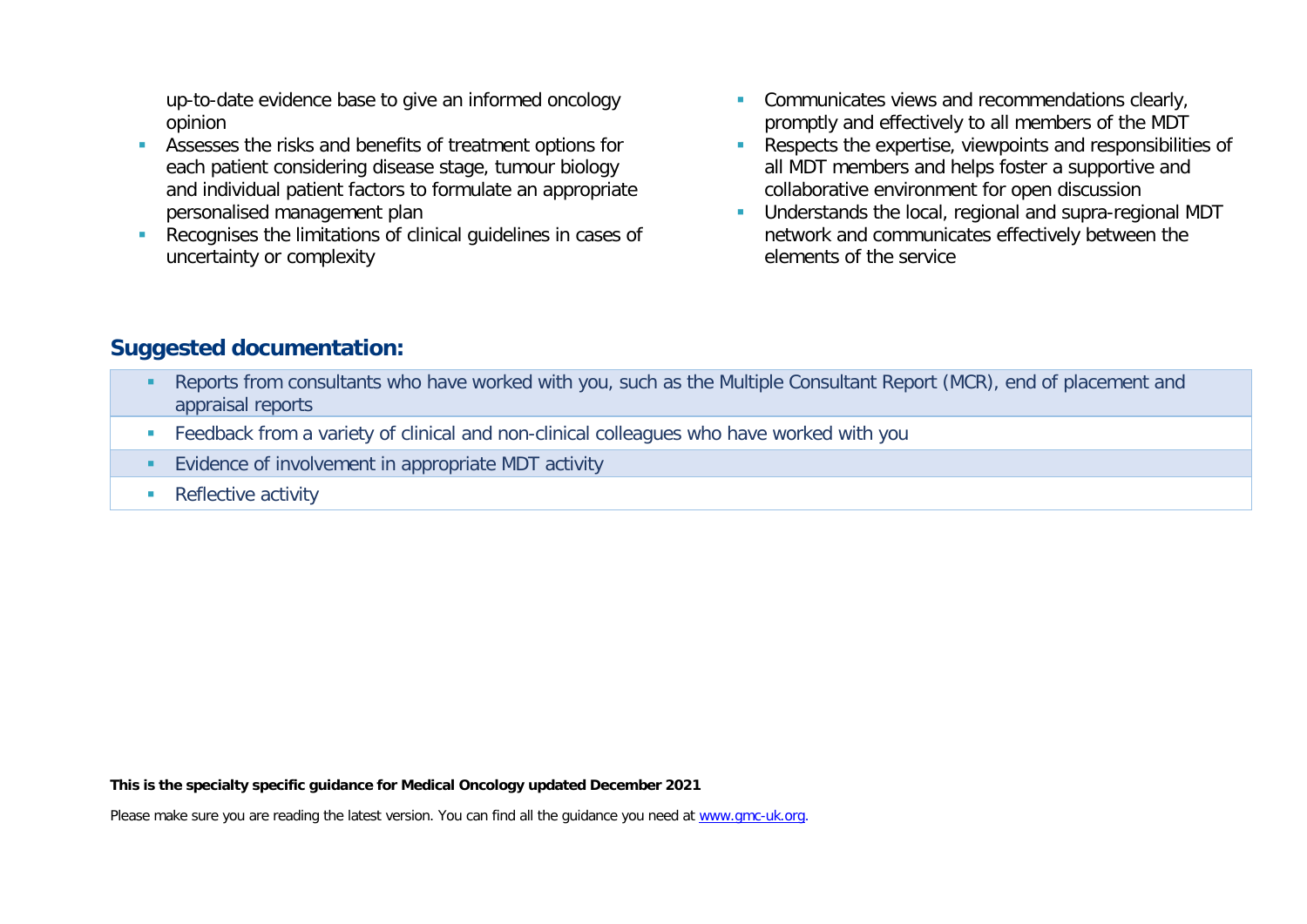**Oncology CiP 5: Assessing patients at all stages of the cancer pathway from diagnosis to end-of-life care, considering the holistic needs of individuals and the additional needs of vulnerable groups to formulate patient-centred management plans**

# **Key skills:**

- **Formulates a holistic patient-centred diagnostic and** management plan
- Determines when genetic testing and/or referral for genetic counselling is appropriate
- Correctly interprets the results of clinical, pathological, genomic and radiological investigations to accurately diagnose and stage cancer
- **Accurately assesses the role of all treatment modalities** relevant to the individual patient and ensures multidisciplinary team involvement
- Selects the most appropriate treatment regimen and associated supportive measures according to best available evidence, holistic patient assessment and patient preferences
- **Applies evidence-based practice to management decisions**
- Discusses prognosis and treatment aims with patients, giving due consideration to their values and priorities
- **Understands and discusses the potential effects of** treatment on fertility and pregnancy and where applicable refers for consideration of fertility preservation
- Ensures equitable patient access to relevant clinical trials
- **Obtains informed consent, ensuring that patients have** sufficient information and time to consider risks and benefits, including the possibility of no treatment
- **Where patients lack capacity to give informed consent,** make appropriate 'best interest' decisions, involving all relevant parties
- Recognises the psychological, financial and social impact of cancer on patients and their families and signpost to sources of ongoing support
- Recognises when further or continuing treatment is no longer appropriate and sensitively discusses this with patients and their advocates
- Recognises the need for tailored support for specific and/or vulnerable groups, showing sensitivity to issues of equality and diversity

**This is the specialty specific guidance for Medical Oncology updated December 2021**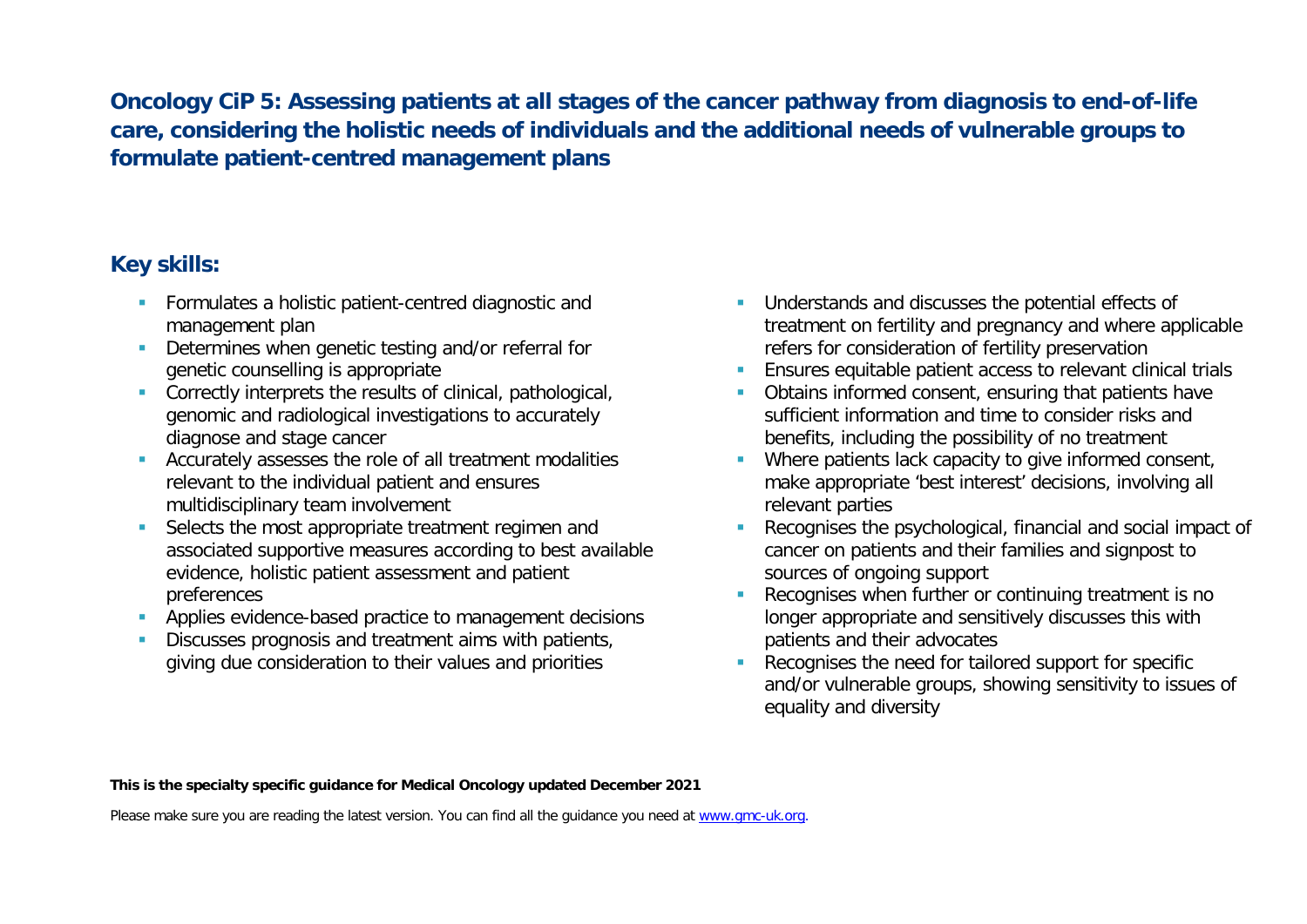Recognises the limitations of clinical guidelines in certain complex situations

#### **Suggested documentation:**

- Reports from consultants who have worked with you, such as the Multiple Consultant Report (MCR), end of placement and appraisal reports
- Feedback from a variety of clinical and non-clinical colleagues who have worked with you
- **Examples of relevant clinical documentation**

# **Oncology CiP 6: Safely and effectively delivering, and managing patients receiving, standard systemic anticancer therapies (SACT) in the curative, neo-adjuvant, adjuvant and palliative settings**

### **Key skills:**

- Selects the most appropriate SACT regimen and associated supportive measures for the clinical situation according to available evidence, MDT discussion and holistic patient assessment
- Modifies approach to address the specific needs of individual patients, including vulnerable groups
- **Clearly communicates the benefits and risks of available** treatment options, including those available within clinical trials, to enable informed consent
- **Applies the knowledge of mechanisms of action and** treatment toxicities to pre-empt, monitor and manage these in patients receiving SACT
- Co-ordinates the appropriate investigations, procedures and logistic arrangements required for SACT delivery

#### **This is the specialty specific guidance for Medical Oncology updated December 2021**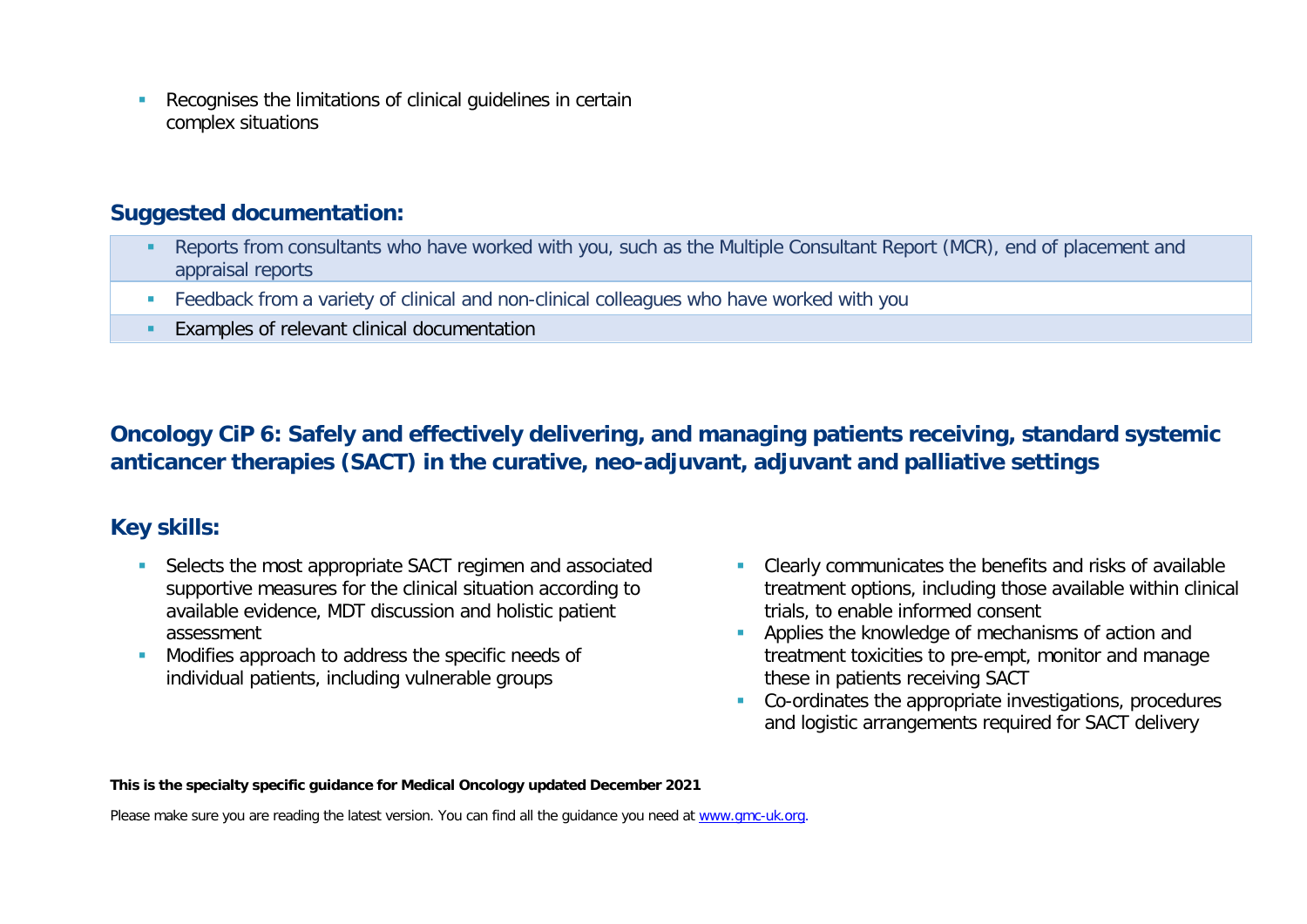- Generates a SACT prescription that is safe and accurate
- **Evaluates toxicity and response during treatment and** adapts SACT/supportive measures accordingly, balancing treatment goals with patient safety and priorities
- Assesses and reports SACT toxicity according to regulatory and, where relevant, research governance processes
- Collaborates effectively with members of the multidisciplinary team when patients are receiving SACT as part of a multi-modality treatment pathway
- **Proactively liaises with the relevant teams when SACT is** completed or discontinued to enable co-ordinated ongoing management

### **Suggested documentation:**

- **Reports from consultants who have worked with you, such as the Multiple Consultant Report (MCR), end of placement and** appraisal reports
- **Feedback from a variety of clinical and non-clinical colleagues who have worked with you**
- **SACT** evidence

# **Oncology CiP 7: Acting as an advocate for health promotion and high-quality cancer survivorship, advising on cancer prevention, management of long-term treatment-related sequalae and patient selfmanagement strategies**

### **Key skills:**

 Recognises the factors affecting cancer health inequalities and the social determinants of health, including physical,

economic and cultural factors, which impact on cancer risks

**This is the specialty specific guidance for Medical Oncology updated December 2021**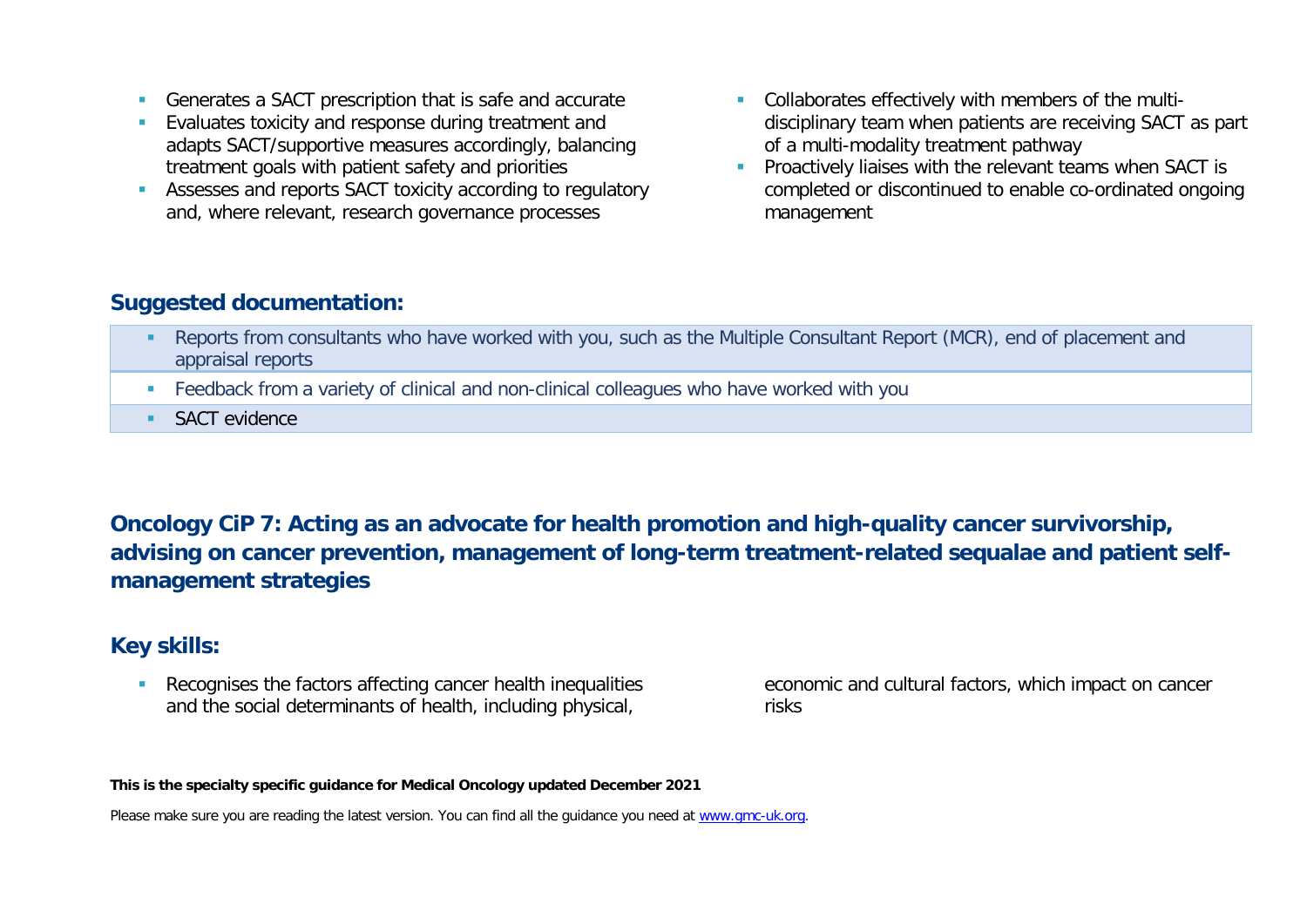- Can give personalised risk reduction advice to patients taking into account lifestyle, environmental and genetic factors
- If Is able to formulate a patient-centred follow up plan for patients who have completed a course of cancer treatment
- **Promotes survivorship following cancer treatment**
- **Pro-actively manages and educates patients about the** long-term sequelae of cancer treatments, in conjunction with other health professionals where relevant
- **Provides specialist advice to other health professionals** regarding cancer risks and appropriate investigation of patients following cancer treatment

#### **Suggested documentation:**

- **-** Reports from consultants who have worked with you, such as the Multiple Consultant Report (MCR), end of placement and appraisal reports
- Feedback from a variety of clinical and non-clinical colleagues who have worked with you
- **Feedback from patients**
- **EVIDENCE OF INVOLVEMENT IN AUDIT AND COP**

**This is the specialty specific guidance for Medical Oncology updated December 2021**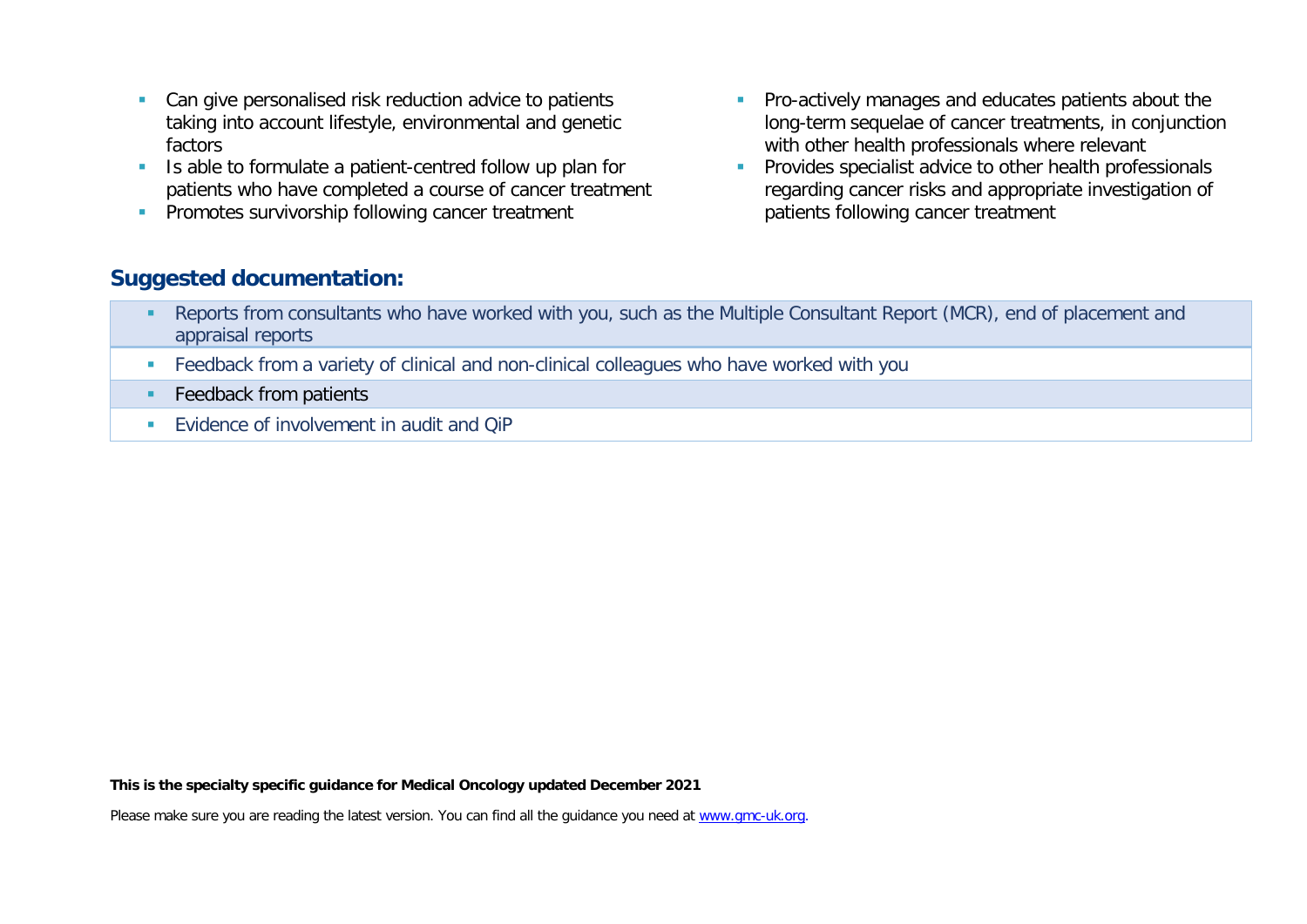# **Specialty Specific CiPs**

Applicants must demonstrate that they are currently practising at the level of 'entrusted to act unsupervised' in all specialty CiPs. Further detail regarding the descriptors for the key skills in each specialty specific CiP can be found in the curriculum.

# **Specialty CiP 1: Safely and effectively deliver, and manage patients receiving, intensive complex systemic anti-cancer therapies**

# **Key skills:**

- Selects the most appropriate intensive SACT regimen and associated supportive measures for the clinical situation according to best available evidence, holistic patient assessment and patient preferences.
- Clearly communicates the benefits and risks of available treatment options with patients and their advocates to enable informed consent.
- Co-ordinates the appropriate investigations, procedures and logistic arrangements required for intensive SACT delivery.
- Is able to safely deliver SACT in specific/ vulnerable patient groups.
- **Reviews patients at initiation of, and during SACT and** identifies the role of SACT/ supportive measure modification, balancing treatment goals with patient safety and disease response according to updated holistic assessment.
- **Recognises the importance of maintaining dose intensity in** the context of intensive SACT and proactively employs supportive therapy strategies in order to facilitate this.
- **Understands and discusses the potential effects of SACT** on fertility and pregnancy, supporting the patient through fertility preservation options.
- Collaborates effectively with members of the multidisciplinary team when patients are receiving SACT as part of a multi-modality treatment pathway
- Generates a SACT prescription that is safe, accurate and meets local and national standards.
- **Can recognize and manage pancytopenia and its sequelae** related to intensive SACT, involving relevant specialist teams when required
- I Is able to apply the knowledge of mechanisms of action and drug toxicities to pre-empt, monitor and manage these in patients receiving intensive SACT regimens

#### **This is the specialty specific guidance for Medical Oncology updated December 2021**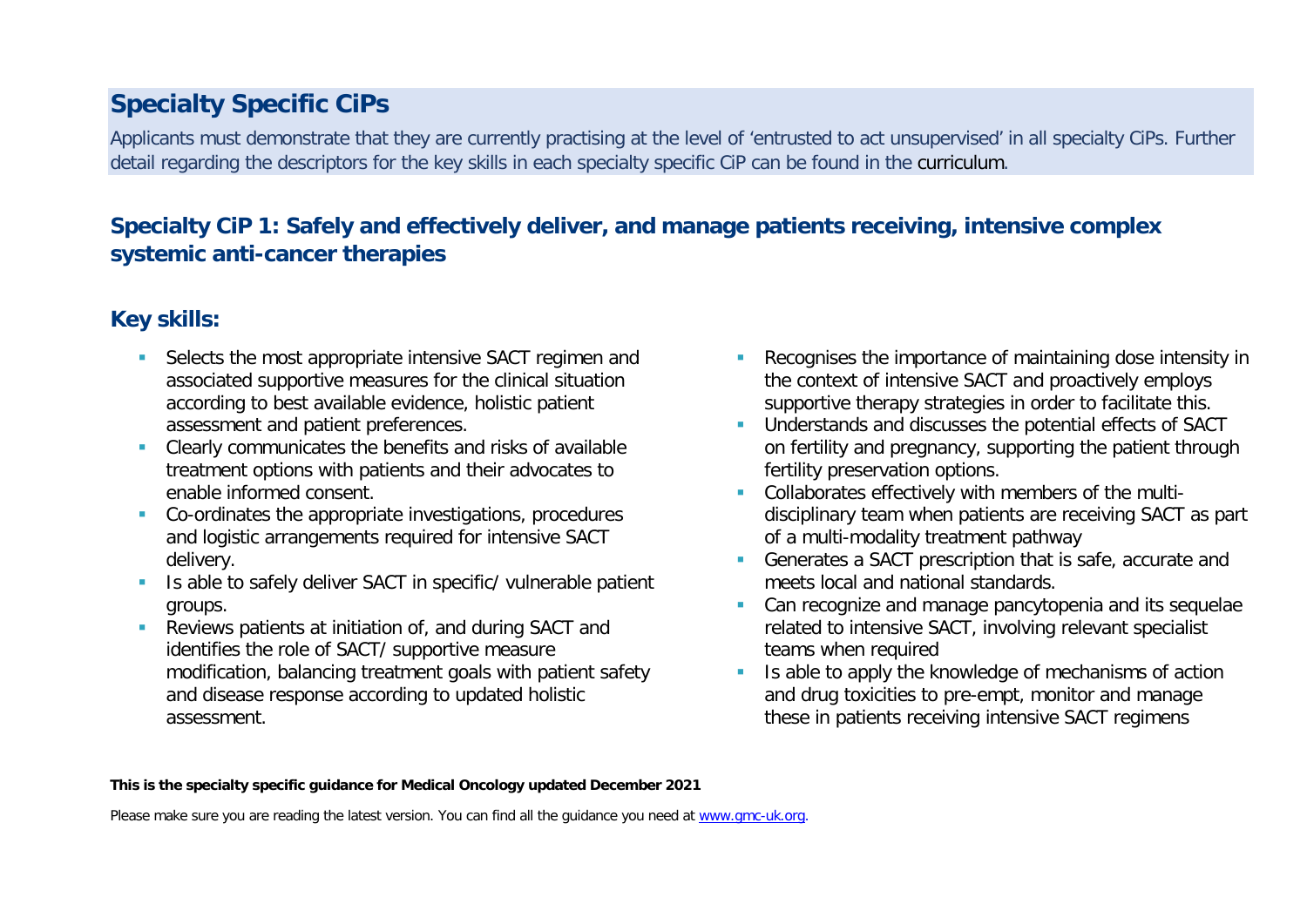- I Is able to apply knowledge of and pre-emptively manage the additional complications of stem cell transplant or other cellular therapies as part of an intensive SACT regimen
- Recognises the need for prompt escalation of care and liaison with relevant teams when clinically indicated in patients receiving intensive SACT regimens
- Recognises the social, financial and psychological effects of intensive SACT/prolonged hospital admission and involves appropriate teams to optimise patient care and support.
- **Proactively liaises with the relevant teams when SACT is** completed or discontinued to enable co-ordinated ongoing management.

### **Suggested documentation:**

- Reports from consultants who have worked with you, such as the Multiple Consultant Report (MCR), end of placement and appraisal reports
- Feedback from a variety of clinical and non-clinical colleagues who have worked with you
- **Evidence of SACT competence e.g. DOST**

**This is the specialty specific guidance for Medical Oncology updated December 2021**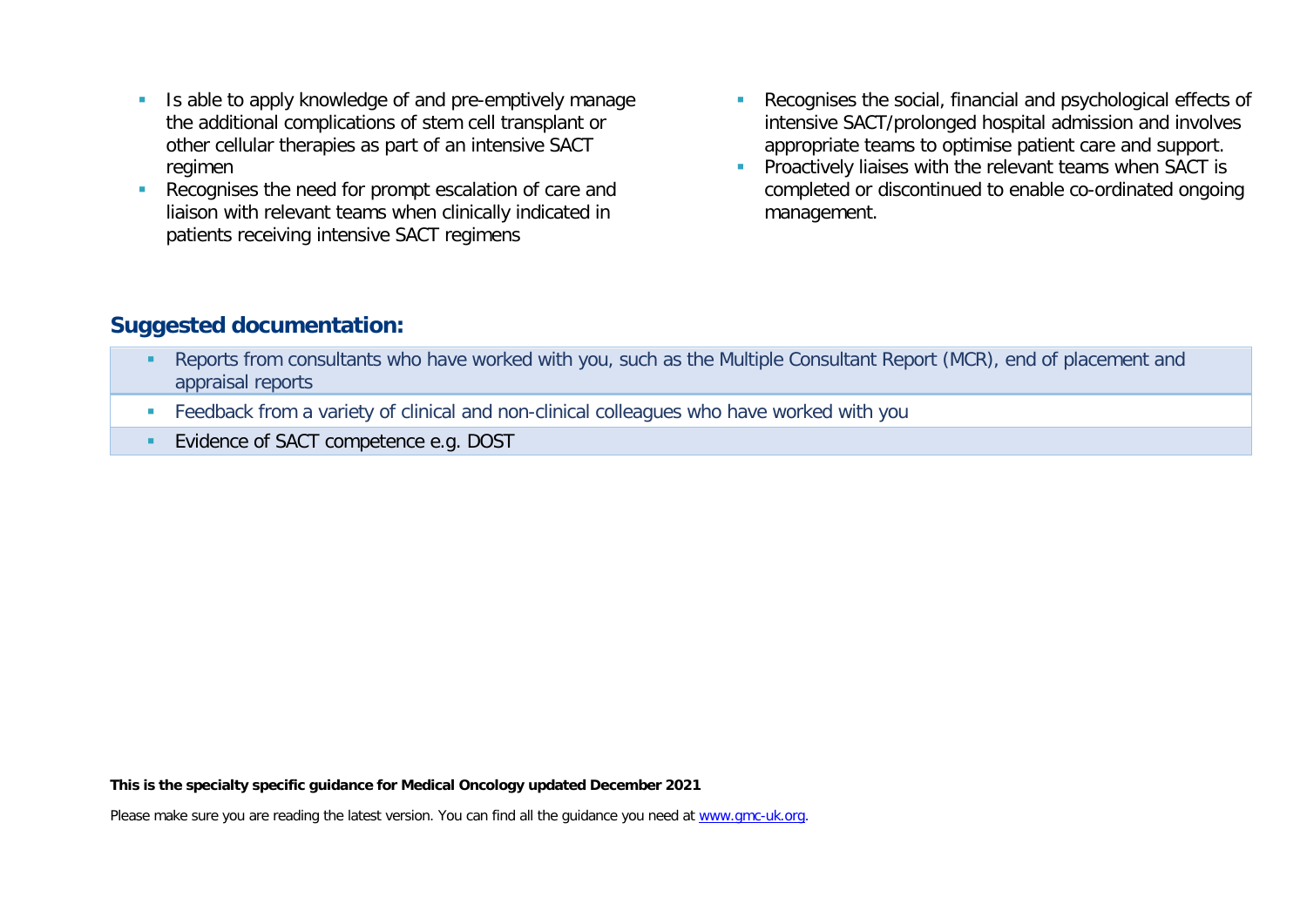# **Specialty CiP 2: Developing guidelines and protocols to safely implement diagnostic and systemic anticancer therapeutic (SACT) approaches**

# **Key skills:**

- **Understands the roles of regulatory agencies in the** approval of novel therapeutic and diagnostic technologies for cancer treatment
- **Can evaluate key clinical data and resource implications** relevant to emerging SACT regimens and can use this information to design clear guidance for appropriate use of the treatment
- Able to collaborate and work effectively with other allied healthcare professionals, management teams and

associated committee(s) to contribute to the development or renewal of guidelines and protocols.

- I Is familiar with the processes involved in the introduction and review of SACT approvals within their specific healthcare organization
- **Ensures availability of clear and comprehensive resources** for patients in relation to new SACT protocols
- Evaluates implemented SACT protocols using audit/quality improvement methodology and adapts in response to emerging data

### **Suggested documentation:**

- Reports from consultants who have worked with you, such as the Multiple Consultant Report (MCR), end of placement and appraisal reports
- **Feedback from a variety of clinical and non-clinical colleagues who have worked with you**
- **Evidence of GCP training**
- **Evidence of involvement in appropriate audit or QiP**

**This is the specialty specific guidance for Medical Oncology updated December 2021**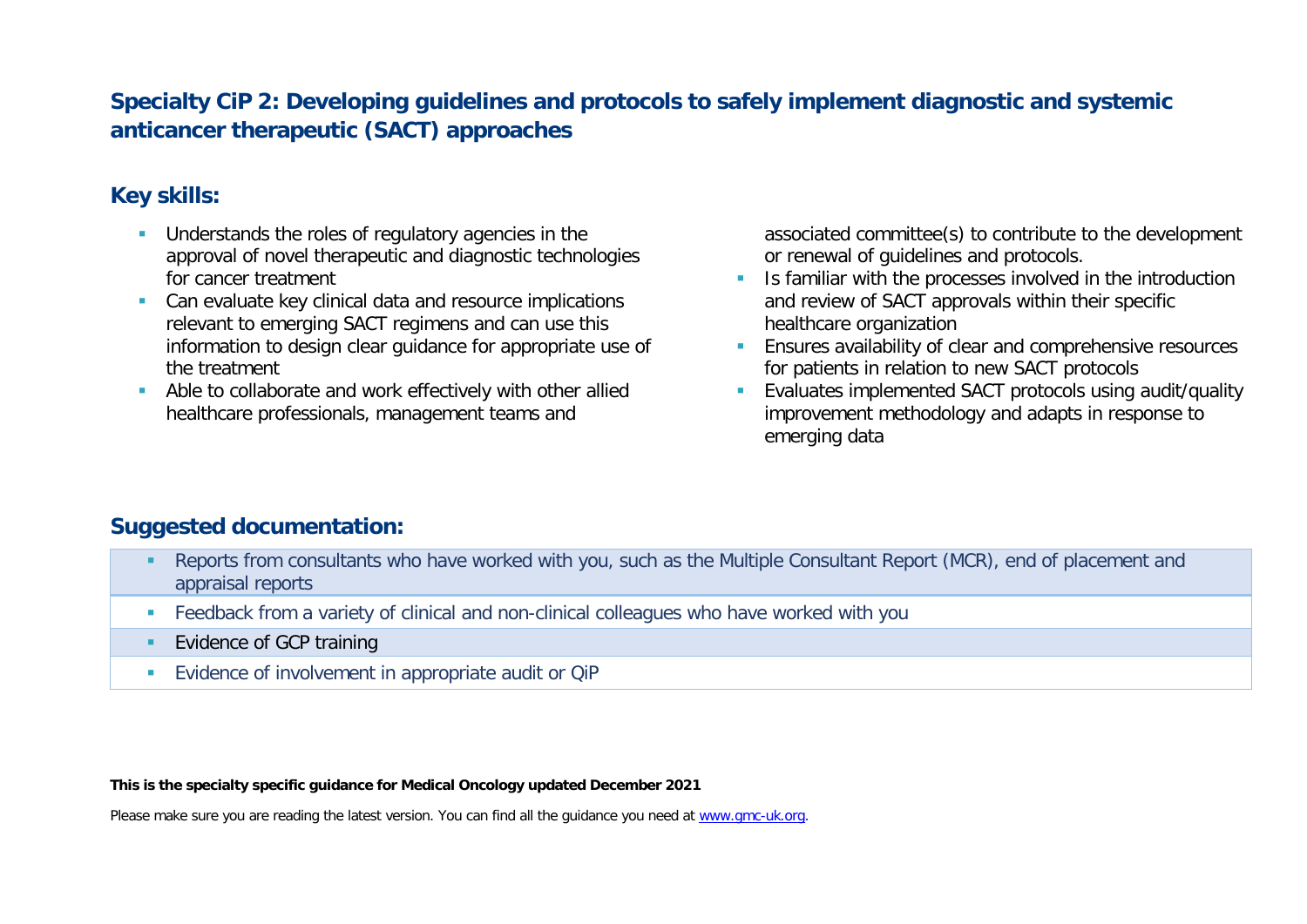# **Specialty CiP 3: Managing the training and supervision of non-medical prescribers of systemic anticancer therapies**

### **Key skills:**

- **Supports the training and supervision of NMPs in an** environment that prioritises patient safety.
- Understands the governance structures, training pathway and assessments for NMP prescribing at local and national levels.
- **Creates effective learning opportunities for NMPs in** training within their scope of practice.
- **Assesses the performance and competencies of NMPs,** giving timely and appropriate feedback
- **Provides mentorship and support for NMPs during training** and in practice
- **Promotes and participates in inter-professional learning**

# **Suggested documentation:**

- Reports from consultants who have worked with you, such as the Multiple Consultant Report (MCR), end of placement and appraisal reports
- Feedback from a variety of clinical and non-clinical colleagues who have worked with you
- Evidence of involvement in training/supervising non-medical prescribers of SACT feedback

**This is the specialty specific guidance for Medical Oncology updated December 2021**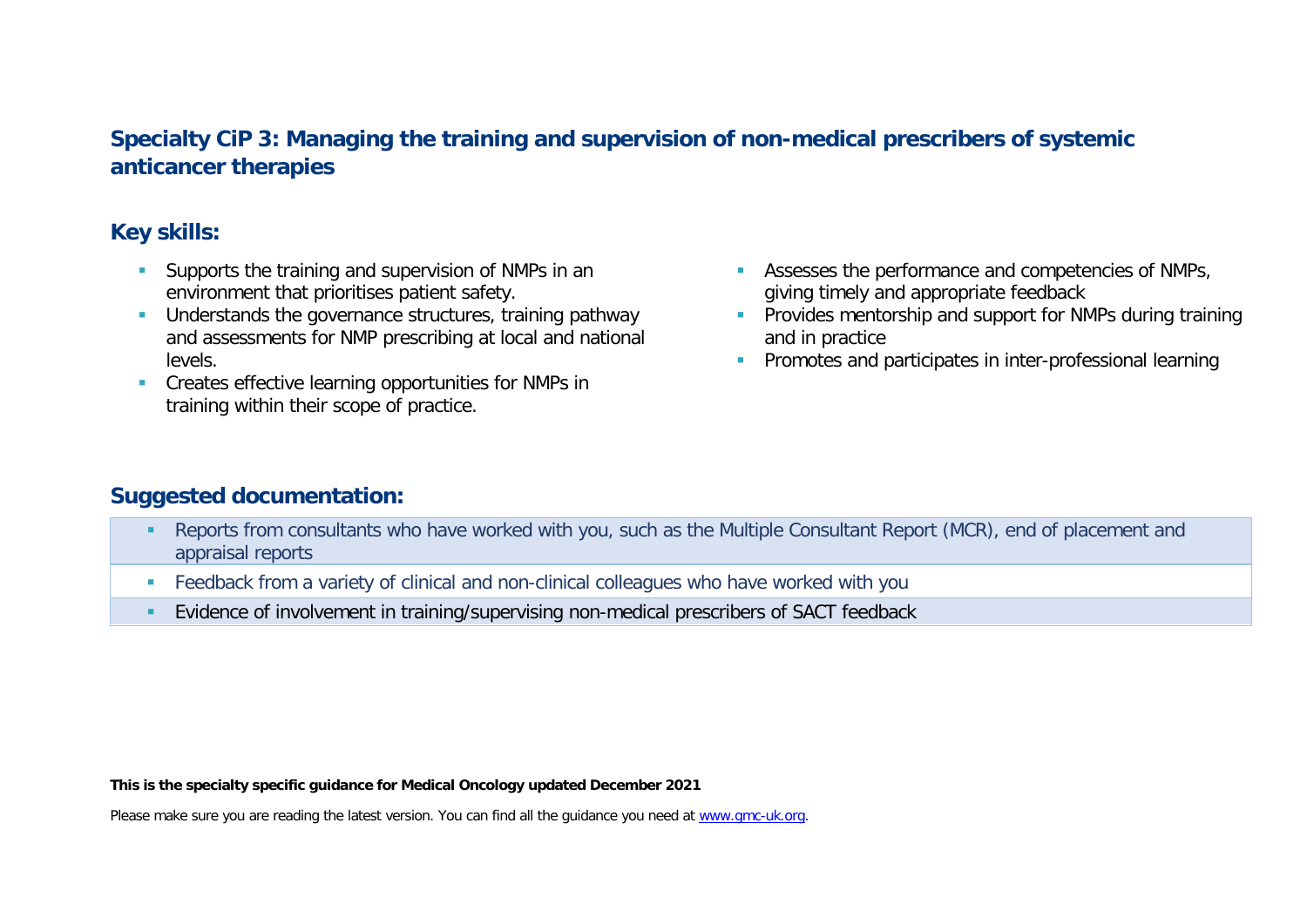# **Specialty CiP 4: Integrating biomarkers and genomic information to refine diagnosis and develop personalized treatment plans for cancer patients**

# **Key skills:**

- **Understands the principles of precision oncology, stratified** and personalised medicine.
- Understands the principles of whole genome sequencing. gene expression and regulation in the context of cancer risk including inherited cancer predisposition syndromes and screening
- **Applies knowledge of the multi-factorial basis of** malignancy to discuss cancer risk with patients and their carers, taking into account ethical and confidentiality considerations
- **Understands of the role of genomics and biomarkers in the** cancer diagnostic pathway
- **Understands the role of genomics and biomarkers in** personalising therapeutic options and in the prediction and monitoring of response to SACT
- **Understands the ethical issues associated with whole** genome sequencing and management of genomic data
- **Understands the basis for genomic profiling and biomarker** utilisation in the design and delivery of clinical trials

### **Suggested documentation:**

- Reports from consultants who have worked with you, such as the Multiple Consultant Report (MCR), end of placement and appraisal reports
- **Feedback from a variety of clinical and non-clinical colleagues who have worked with you**
- **Workplace based assessment**
- SCE in Medical Oncology

**This is the specialty specific guidance for Medical Oncology updated December 2021**